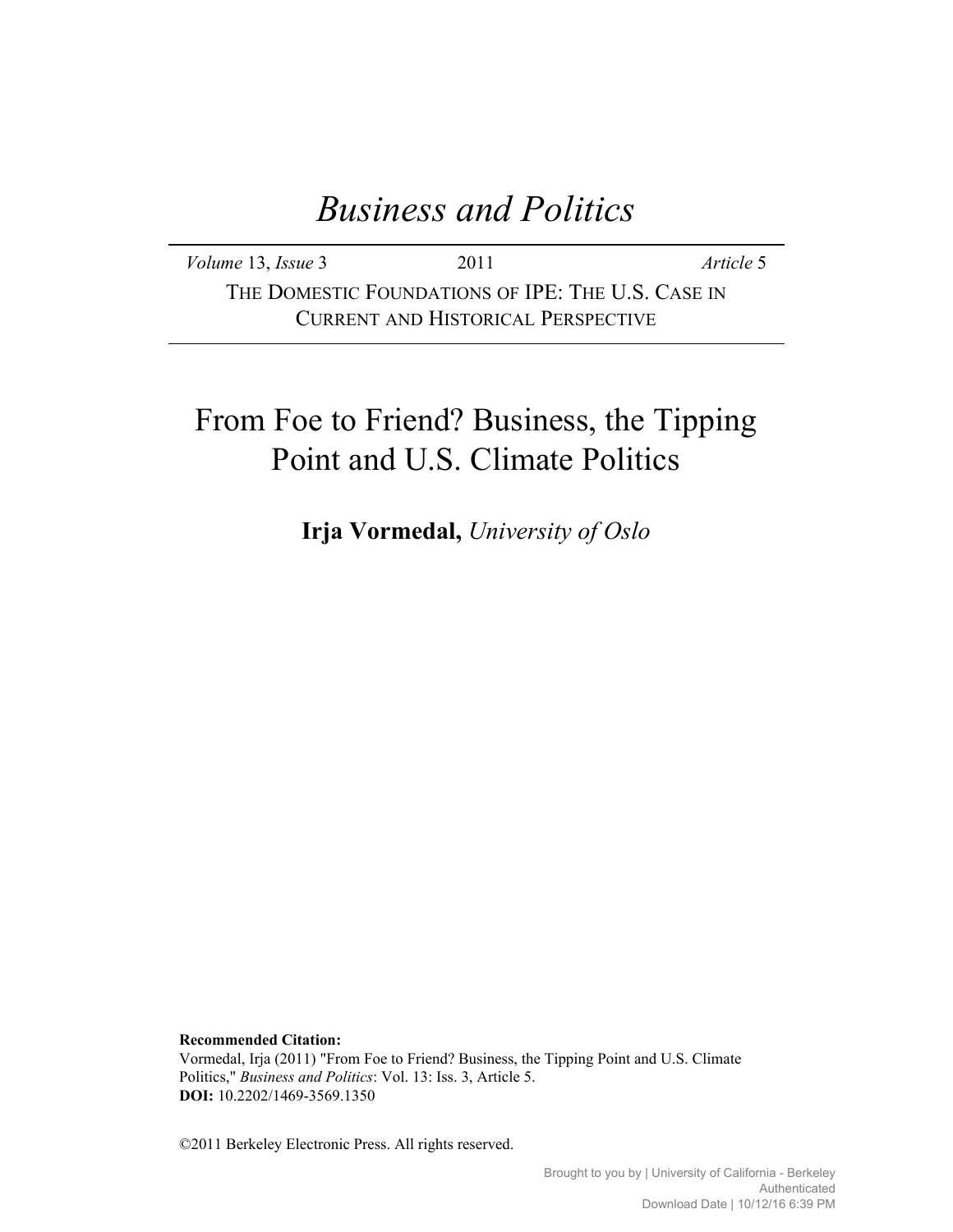## From Foe to Friend? Business, the Tipping Point and U.S. Climate Politics

Irja Vormedal

#### **Abstract**

This article develops a model for analyzing corporate strategy formation and regulatory change in environmental politics. The model emphasize how conditions that materialize through the dynamic interplay between corporate preferences and multilevel environmental governance can trigger the emergence of "tipping points," at which a critical mass of leading industries begin to push for regulatory change. It is argued that tipping points often generate new political momentum and may lead to considerable progress in political and legislative bargaining. The model is applied to a case study of U.S. climate politics between 1990 and 2010. The case demonstrates that the tipping point model provides a plausible account of the intersection between business strategies and the failures and successes of federal climate action in this period.

**KEYWORDS:** environmental governance, tipping point, business, climate politics

**Author Notes:** I would like to thank Arild Underdal, Tora Skodvin, Alex Bozmoski and the two anonymous reviewers for their very constructive comments on the first draft of this article.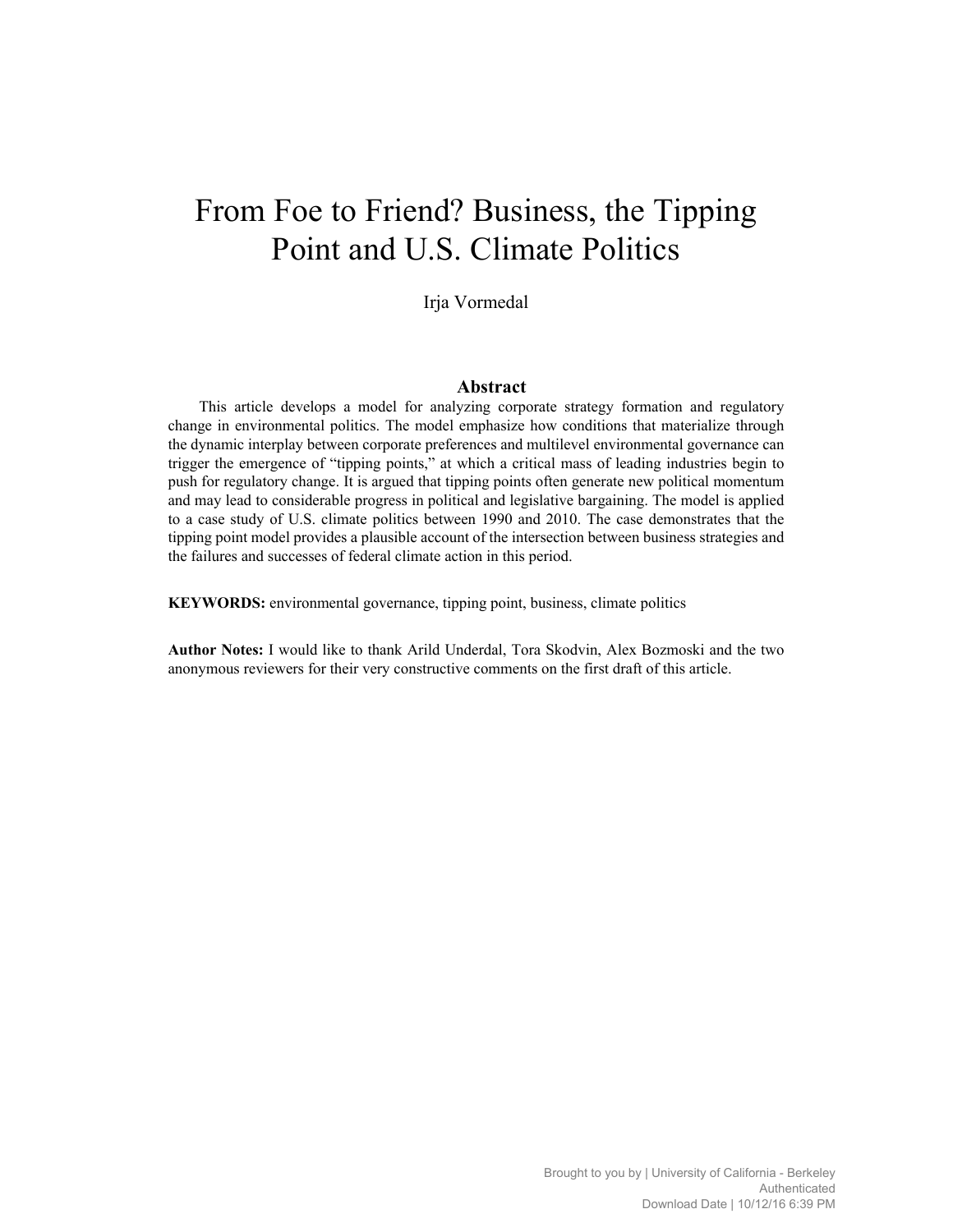## **Introduction**

When climate change first emerged on the political agenda in the early 1990s, talk of the need to curb emissions of carbon dioxide and other greenhouse gases (GHGs) encountered strong and united, business opposition. Throughout the 1990s, the fossil-fuel lobby—representing leading U.S. companies from the oil, coal, chemical, and automobile industries—led a public and political crusade against GHG regulations which severely limited the viability of federal action. These pollution-intensive industries obscured the science and economics of GHG regulation by funding contrarian research, negative advertisement and direct lobbying of Congress and the White House. Indeed, it is widely acknowledged that business opposition to GHG regulation provides a major explanation for Washington's lack of climate action in the 1990s and well into the next decade, including the blockage of Kyoto Protocol ratification.

 However, by the turn of the century, it became increasingly evident that a growing, albeit small, number of prominent U.S. corporations were beginning to adopt more accommodating approaches to climate change mitigation. By 2005, the number of climate-constructive business organizations had increased significantly. By 2007, a coalition of leading U.S. industries, including some of America's largest utilities, coal mining, chemical manufacturers and environmental organizations, had established a new pro-regulation lobby. Now, the gradual shift in business strategy from opposition to regulatory support had become manifest in political action, and as the coalition started lobbying the Capitol for a federal cap-and-trade program, the previous business veto on climate legislation was effectively broken.

 This article provides an account of this strategic shift amongst leading U.S. industries from opposition to support for GHG legislation and examines its effect on U.S. climate politics. It begins by presenting a model for analyzing change in business political strategies that emphasizes how the dynamics between embryonic, multilevel governance and corporate preferences can generate new conditions for change and lead to so-called "tipping points" in business strategies. Tipping points are defined as thresholds at which the strategies of a critical mass of affected industries have begun to exercise support and push for regulatory change.<sup>1</sup> It is argued that the materialization of a tipping point is also likely to generate new political momentum and more enabling conditions for political bargaining, which may spur considerable progress in the legislative process.

The tipping point model is then utilized to analyze U.S. climate politics between 1990 and 2010. Through a detailed case study of business lobbying and the evolution of climate politics in this period, this model demonstrates how the

<sup>1</sup> Vormedal 2011.

Published by Berkeley Electronic Press, 2011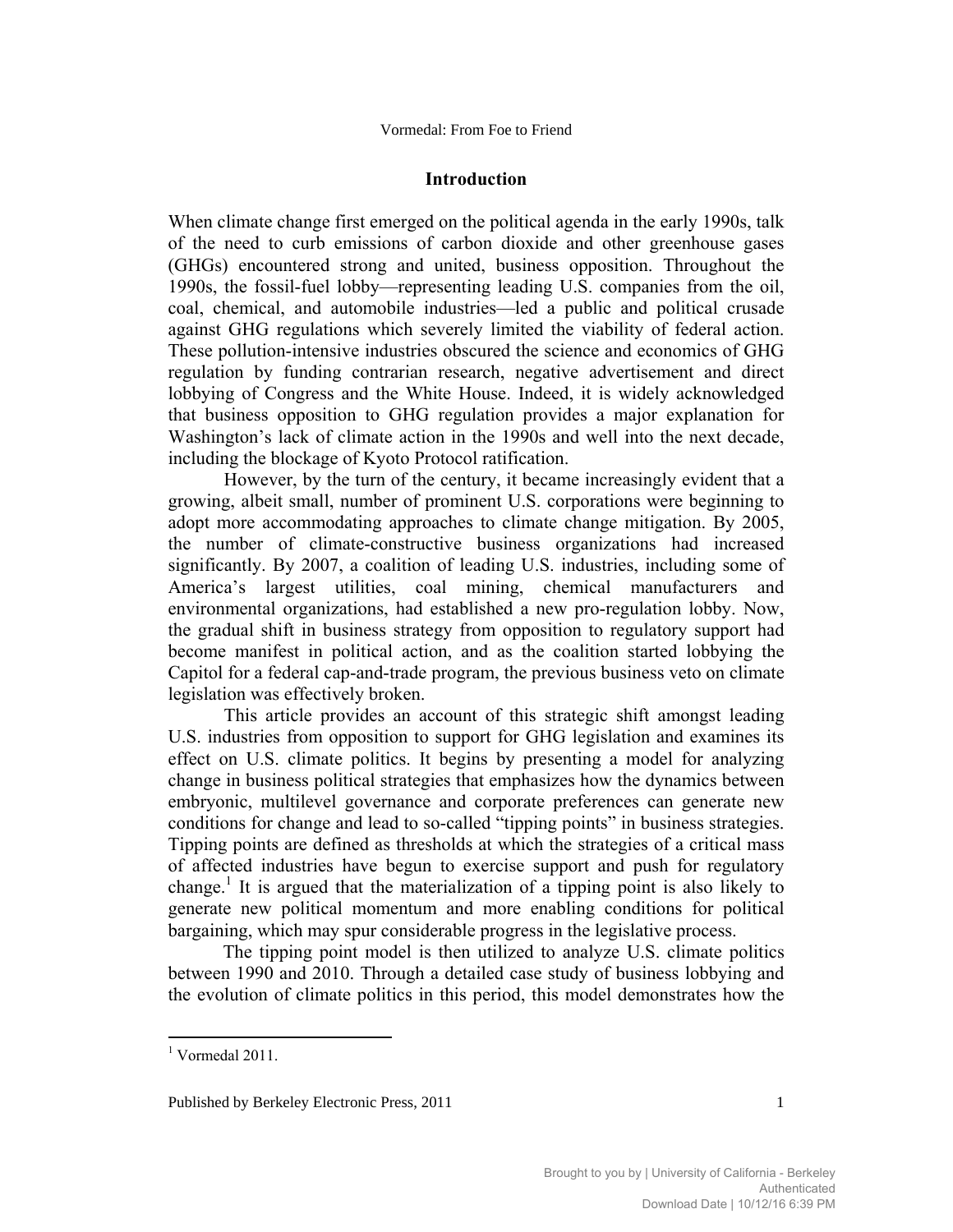strategies of a prominent share of leading U.S. businesses "tipped" in response to emerging conditions. The analysis also illustrates that while business opposition provided a major obstacle to regulatory change for over a decade, this dynamic clearly changed after the manifestation of a tipping point. Indeed, from 2007, many previously antagonistic U.S. businesses started to play an enabling and constructive role in the drafting of new GHG legislation. First, in the negotiation and drafting of the Waxman-Markey climate bill—which was successfully adopted by the House of Representatives in July 2009—and second, in negotiating and collecting support for the Senate version of the bill, known as the Kerry-Lieberman-Graham (KGL) "tripartisan" initiative. However, despite widespread business support and lobbying for its adoption, the KGL ultimately fell short of collecting the 60 Senate votes needed for it to become legislation. But this time around it was not business opposition but the lack of presidential commitment and the tough political environment before the midterm election that led senators to pull the plug on climate legislation in the  $111<sup>th</sup>$  Congress.

## *The Interplay between Environmental Governance and Business Strategies: The Tipping Point Model*

All corporations operate within a broader societal structure that determines the scope and conditions for current and future business operations. Changes in a corporation's external environment, such as new regulations and policies, technological developments, shifts in public opinion or consumer preferences, can alter the limits and possibilities of business conduct. Corporations must therefore continuously consider how expectations, demands, and future trends in the external environment are likely to affect their organization.<sup>2</sup>

For those corporations whose operations, products or services cause environmental degradation, new mitigation policies and regulations may limit their ability to conduct business as usual. Regulations that require a significant reduction of hazardous emissions may induce high compliance and adjustment costs if there is no technologically feasible or commercially viable alternative. Because such environmental regulations may threaten the business models of large emitters, the anticipation of new regulations and/or de-facto regulatory developments represent an important determinant of corporate strategy.<sup>3</sup>

When proposals for new environmental regulations first emerge on the policy agenda, affected industries are likely to pursue a strategy of opposition. Indeed, initial business resistance to emerging environmental governance—such as publicly questioning the underlying scientific claims and warning against the

 2 Johnson et al. 2005; Gunningham et al. 2003.

<sup>&</sup>lt;sup>3</sup> Henriques and Sadorsky 1995; Rugman and Verbeke 1998a; 1998b.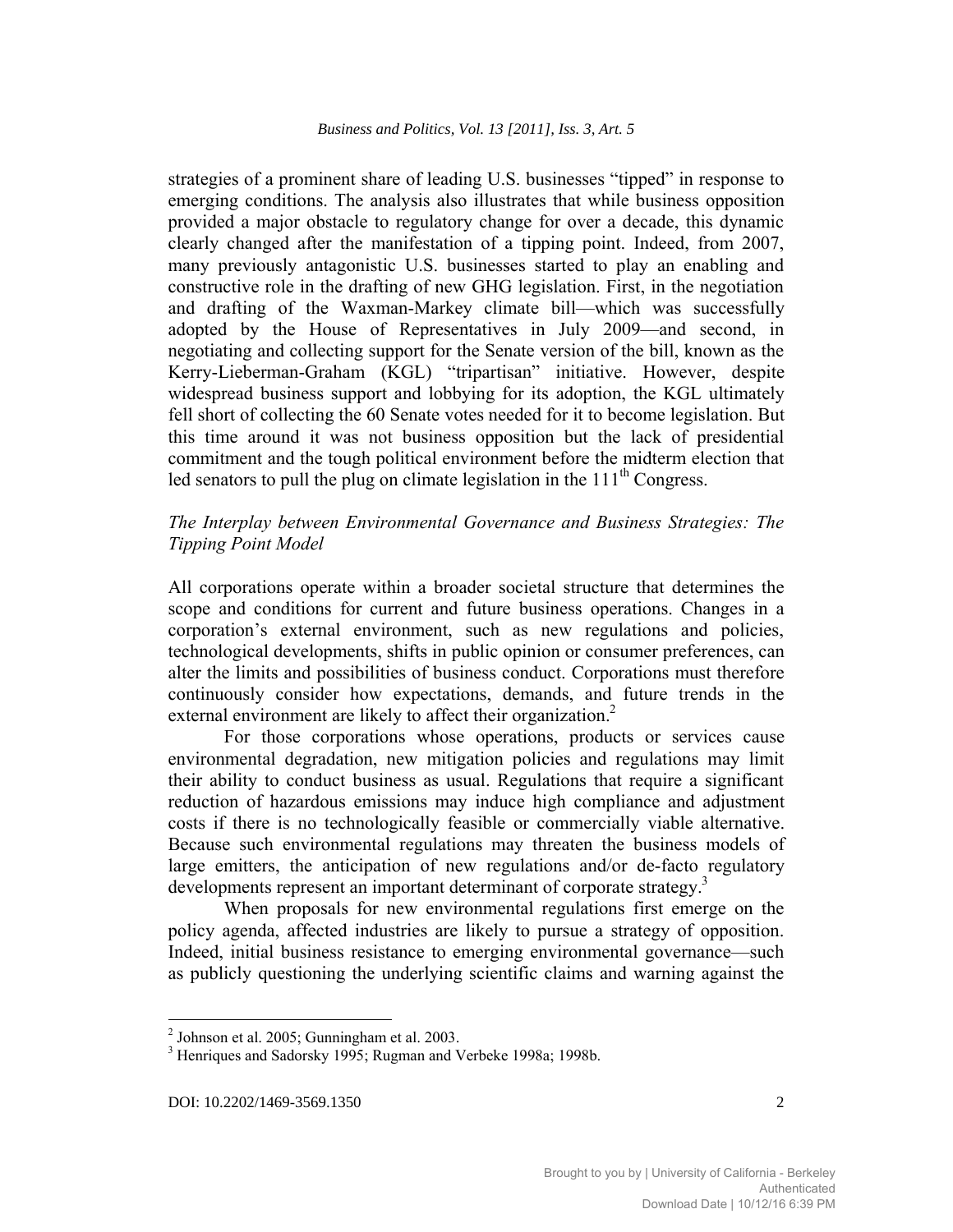costs associated with regulatory action—is well documented.<sup>4</sup> For example, in the case of ozone layer depletion, the large producers of Chlorofluorocarbons (CFCs)—the major ozone depleting substance—led a Congressional lobbying effort which argued that the scientific basis for regulatory action was weak and inconclusive, and that any mandatory restriction on the use of CFCs would be too  $costlv<sub>1</sub>$ <sup>5</sup>

However, under certain conditions that may emerge as a particular issue area of environmental governance matures, business opposition is likely to decrease, become more fragmented and shift towards regulatory support. This model emphasizes three conditions that may cause corporations and business lobbies to begin to support and/or push for the adoption of new environmental regulations; i) the emergence of uneven playing fields, ii) the increase of regulatory threats and uncertainties and iii) the proliferation of new market opportunities.

First, efforts to deal with modern environmental problems are usually multiple and fragmented. Such environmental problems are commonly transboundary in nature, meaning that pollution or toxic wastes are transmitted through water or air across geopolitical units. The effects of trans-boundary pollution are experienced not only near the source but also far from the source, and even to other countries in the GHG case. Moreover, the globalization of the world economy has led to a diffusion of environmentally-harmful production methods and products. Multinationals have amplified the transnational nature of environmental problems by moving their production to and between new, lowcost regions and countries. While some local environmental problems such as the depletion of a natural resource might be treated in isolation, efforts to mitigate trans-boundary and transnational problems seldom emerge in one country alone. Therefore, they are likely to clarion calls for concerted international action.

The emergence of an international regime often marks a defining moment in time when the environmental problem's scientific evidence, salience and urgency has gained almost universal acceptance. Yet, processes of institutional formation are usually tedious and may be stalled by countries seeking to free-ride on the actions of others. Therefore, in its early phases of development, environmental-governance structures may constitute an uneven patchwork of different standards and measures at multiple and sometimes overlapping levels. This scenario in-effect creates uneven playing fields for regionally and/or globally competitive industries, as companies operating in regulated localities have a competitive disadvantage vis-à-vis companies operating in unregulated or less regulated areas. At this point we may expect those industries that are

<sup>4</sup> Falkner 2008, 54.

 $<sup>5</sup>$  Ibid., 55.</sup>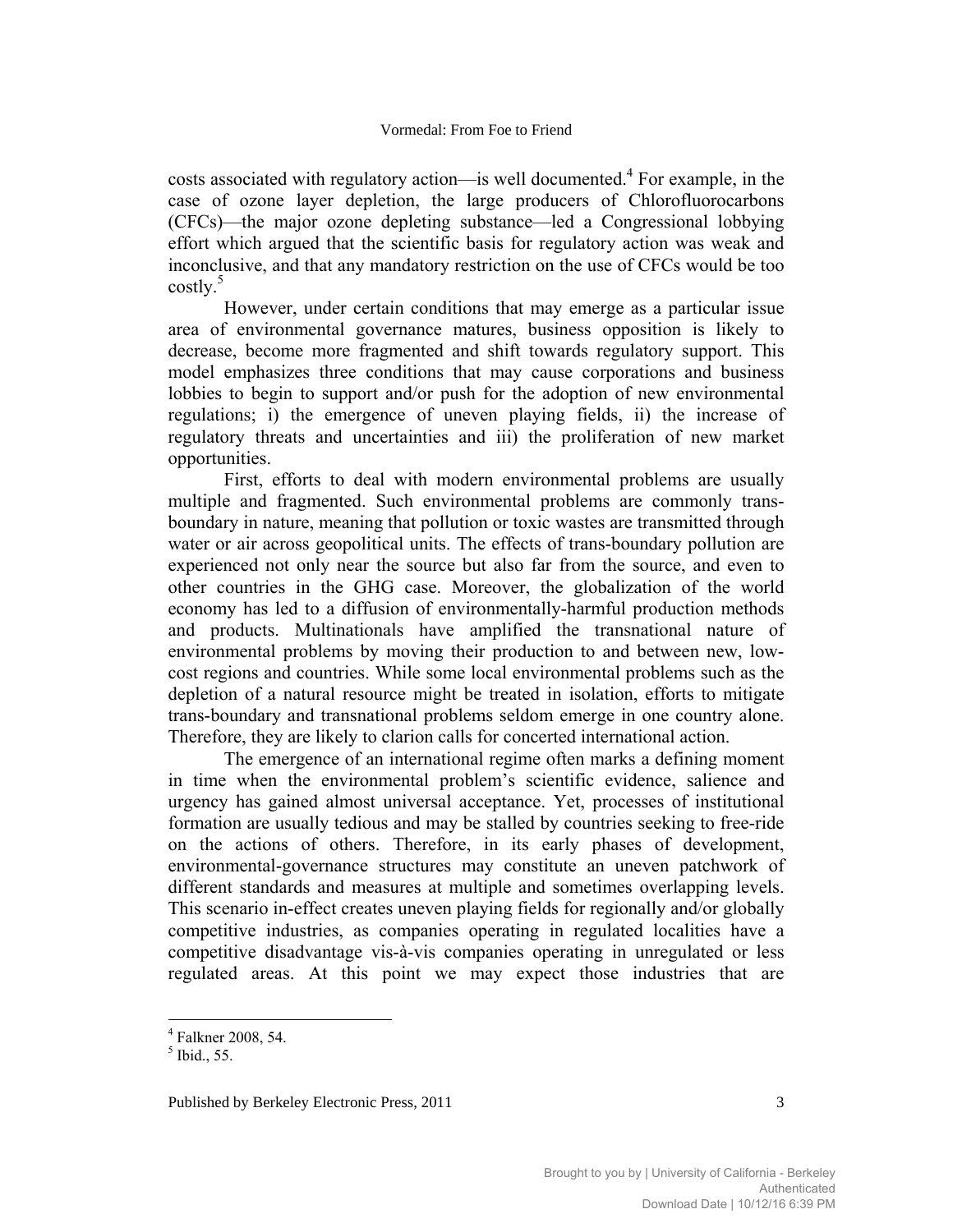disproportionally disadvantaged by non-universal compliance costs to begin to push for regionally or internationally harmonized rules.<sup>6</sup>

Second, the growth of governance measures and political pressures for new or more stringent regulations will increase perceptions of regulatory uncertainty and risks among liable industries. Because uncertainty impedes corporations' ability to plan future investments, over time the cost of inaction may be perceived as greater than the cost of compliance. Furthermore, if political momentum for regulation persist and corporations are faced with a high probability or perceived inevitability of being regulated in the short to medium term, many liable industries may begin to prefer to adopt regulations to enhance predictability. Many will also seek to support and become constructively engaged in the regulatory process in order to get a seat at the negotiating table, where they can push for and shape rules that favor their strategic positioning.<sup>7</sup>

Third, regulatory uncertainties also create business opportunities. Environmental regulations, or the credible threat of future regulations, signal the coming of a market shift towards greener production and may spur investments in clean technologies and production methods. Early movers in the development of technological solutions may find their strategic positioning improved vis-à-vis competitors. As Falkner argues, 'if market leaders can hope to lower the compliance costs relative to their competitors, then an increase in regulatory standards and compliance costs may shift the competitive balance in their favor, thus making regulation more acceptable to them.'8 Therefore, market opportunities related to new regulation may impel emerging technological frontrunners to begin to pursue a strategy of regulatory entrepreneurship.<sup>9</sup>

In sum, under and in response to one or a combination of the above conditions—including emerging or de-facto uneven playing fields, the growth of regulatory threats and uncertainties, and the proliferation of market opportunities—the strategies of affected corporations and business lobbies may shift from opposition to regulatory support and entrepreneurship.

The model identifies the threshold at which a critical mass of leading industries and business lobbies begins to lobby for regulatory change as the manifestation of a "*tipping point."* Tipping points signal the disruption of a previous trajectory or path and the commencement of new political advocacy and action. The concept of tipping was first introduced by sociologists studying segregation in American cities.<sup>10</sup> Later, it was further developed by Schelling, who defined tipping as the point "when a recognizable new minority enters a

<sup>6</sup> Vormedal 2011; DeSombre 1995.

<sup>&</sup>lt;sup>7</sup> Hoffman and Woody 2008, 20; Vormedal 2011.

<sup>8</sup> Falkner 2008, 34.

<sup>&</sup>lt;sup>9</sup> Vormedal 2011.

<sup>&</sup>lt;sup>10</sup> Grodzins 1957; Mayer 1960.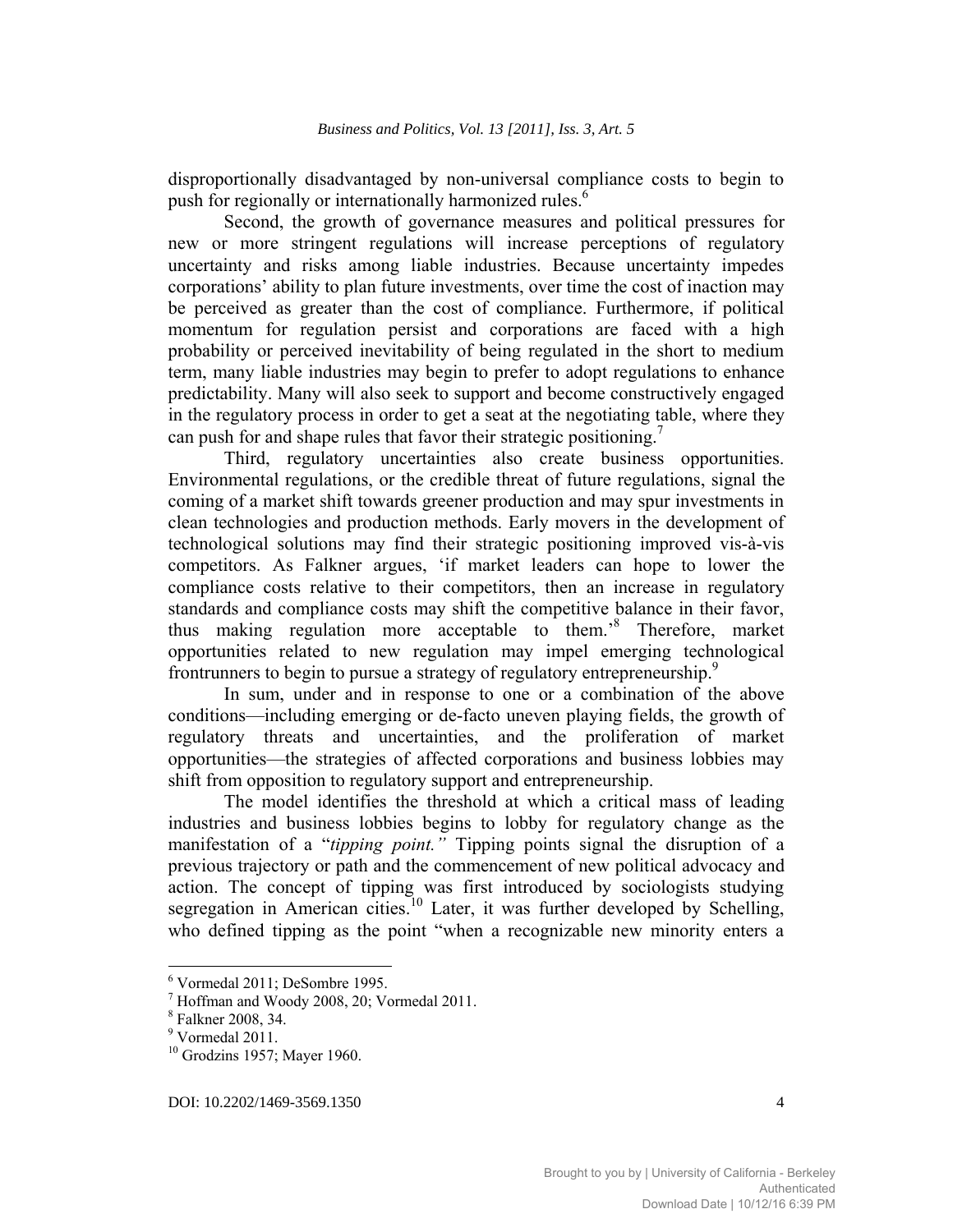neighborhood in sufficient numbers to cause the earlier residents to begin evacuating."<sup>11</sup> In contrast to more recent and popular notions of tipping points such as Malcom Gladwell's definition of tipping as 'change that does not happen gradually but at one dramatic moment<sup>12</sup>—this article departs from Schelling's notion of it as a threshold which is part of a gradual and cumulative process of change. It begins among the few, gradually builds up to change among a critical mass, and becomes manifest in new forms of political activity.

It should be noted that a tipping point in business strategies does not imply that all liable industries and business lobbies have become regulatory entrepreneurs or favor legislation, but that a clearly identifiable and prevailing group of corporations and/or business lobbies—large enough to make a political difference—have begun to exercise support and push for regulatory change.<sup>13</sup>

The rate of change may depend on the nature of existing triggers and conditions. First, the velocity and form of the embryonic, environmental governance structures influence perceptions of risks and opportunities and therefore strategy construction. Stronger political and regulatory momentum hastens strategic change, while political setbacks and decreasing momentum may cause the process to slow down. Second, the more fragmented and uneven the playing field, the larger the efforts by competitively-disadvantaged industries to lobby for harmonized rules. Third, change will depend on available adaptation strategies, i.e. rate of innovation and the commercial viability of alternative technologies and production methods. Finally, one might also identify a certain psychological dynamic behind and inherent to the tipping point process. Perceptions of risk are often informed by the risk perceptions of others. The likelihood of universal adoption increases when a particular interpretation of threats and opportunities is shared by a critical mass of market actors. Because an actor's strategy is partly influenced by de-facto or expected actions of others, tipping points are more likely to materialize when a sizeable share of dominant corporations anticipates that future adoption of regulation is very likely, if not inevitable.

Empirically, the observed and verifiable change in the strategies, goals and activities of business lobbies over time provides a functional indicator of a tipping point. The most prominent and active business lobbies in a particular issue area usually represent large and dominant market actors directly affected by the existing or proposed regulations. The process of "tipping" can thus be informed by longitudinally tracking changes in the constellation of strategies and activities of dominant business lobbies.

1

 $11$  Schelling 1971, 181.

 $12$  Gladwell 2000, 9.

 $13$  Vormedal 2011.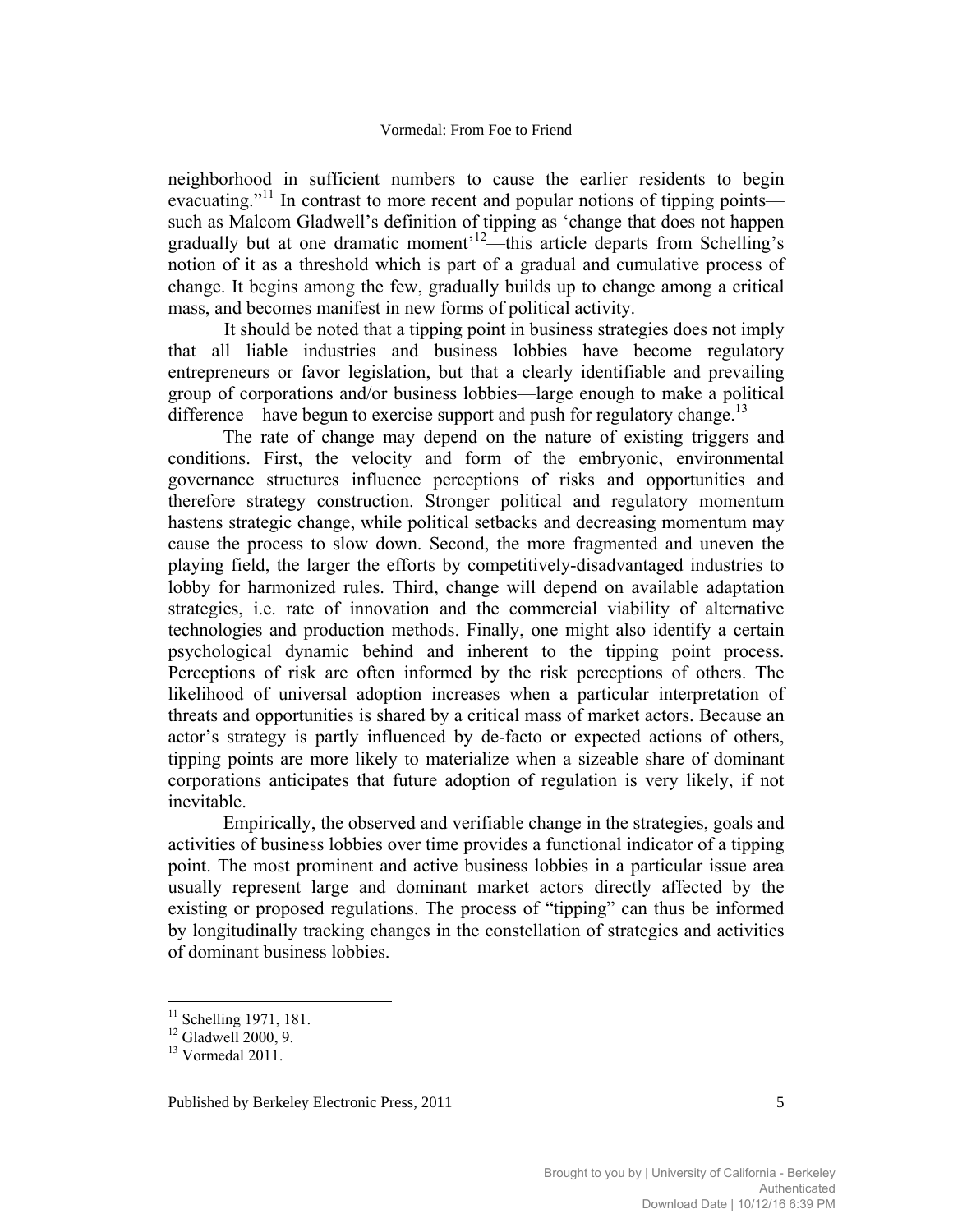Tipping points are also likely to spur the creation of "Baptist and bootlegger" coalitions of business and environmental organizations. In the analogy, both 'Baptists and bootleggers favor prohibition or regulations on alcohol, the former for religious or moral reasons, the latter because of the profit they can make on illegal liquor.<sup>14</sup> In this case, environmental organizations and businesses will join forces to lobby for regulations, the former for moral reasons, and the latter for reasons of competitiveness. Finally, a tipping point in business strategies may also generate new political momentum. When the strategies of key business lobbies 'tip' and these groups begin to push for the adoption of new regulation and/or legislation, it improves conditions for political bargaining and places constructive pressure on the rule-making process. The dispersion of antagonistic lobbying and the parallel emergence of lobbying *for* regulatory change may thus spur legislators to take action.

The tipping point model differs from other, notable frameworks for analyzing the intersection of business strategies and environmental governance. The neo-Gramsican model rightly emphasizes how business strategies are structurally determined, that is, how they are influenced by the evolution of environmental governance itself. Yet, the *a priori* assumption of markets and market actors' structural power in the construction of hegemonic fields<sup>15</sup> in environmental governance<sup>16</sup> provides a rather deterministic account of regulatory outcomes. The model lacks a more precise notion of how dynamics between structures and actors' preferences can generate conditions for trajectory change. The neo-pluralist school, on the other hand, provides a less deterministic account that considers environmental governance a pluralistic field where the power of actors to shape policy outcomes is determined by the particular range of constraints and opportunities pertaining to the given issue-area.17 Falkner's model for business power and conflict<sup>18</sup> has contributed significantly to our understanding of corporate preference and strategy formation. However, it fails to explain how and why business strategies change over time and provides an unsatisfactory account of how dynamics between strategic engagement and governance can generate conditions for change. Therefore, by emphasizing and demonstrating mechanisms for change and the significance of dynamic thresholds in triggering momentum and progress, the tipping point model provides a timely extension of the neo-pluralist account of the intersection of business strategies and environmental governance.

<sup>&</sup>lt;sup>14</sup> DeSombre 1995, 54.

<sup>&</sup>lt;sup>15</sup> Hegemony is defined as the unison of economic, political and ideological aims and beliefs amongst members of a dominant group who exercise leadership in society.

<sup>&</sup>lt;sup>16</sup> Levy and Newell 2005.

<sup>&</sup>lt;sup>17</sup> Cerny 2010.

<sup>&</sup>lt;sup>18</sup> Falkner 2008.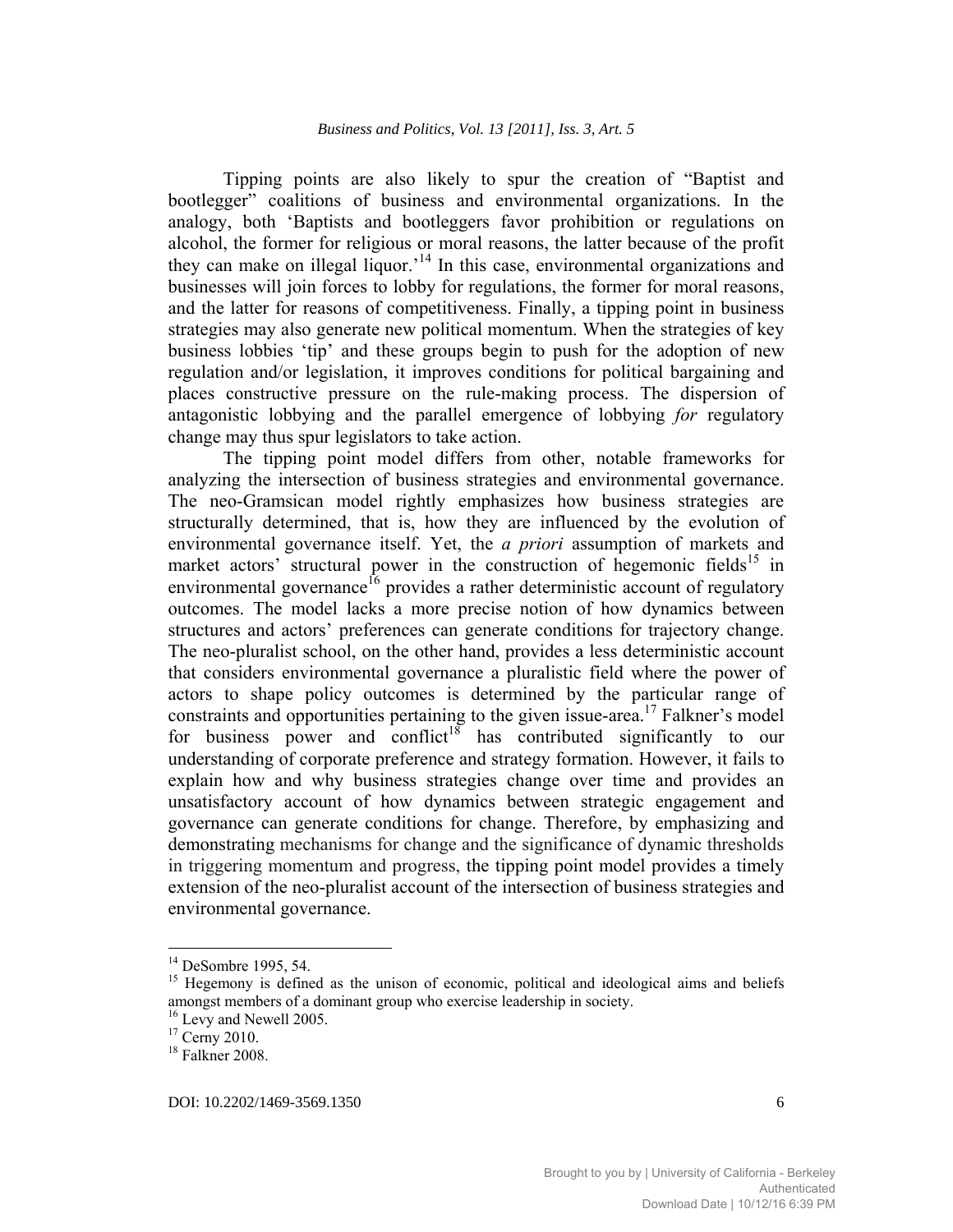In the next section, the article utilizes the tipping point model to analyze the development of business lobbying and climate change politics in the United States between 1990 and 2010.

## *Business Strategies and Climate Change Politics in the United States*

Climate change represents one of the most complex and pressing environmental problems facing mankind today. Since 1850, the global mean temperature has increased by 0.76° C, and if appropriate action is not taken, the average surface temperature is likely to rise by a further 1.8- 6.4° C over the course of the century.19 An overwhelming majority of scientists now conclude that most warming since the advent of the industrial era is caused by human activities which release heat-trapping greenhouse gases (GHGs) into the atmosphere.<sup>20</sup> The most important sources of GHGs are fossil-fuel consumption, agriculture, and land-use changes such as deforestation. If temperatures rise more than 2° C above preindustrial levels, global warming may bring about irreversible and potentially catastrophic changes in the earth's climate system. Widespread melting of snow and ice would cause sea levels to rise between 18 and 59 cm, producing more frequent and extreme weather events including droughts, floods and storms.<sup>21</sup> As such, climate change is not only an environmental problem, but represents an allencompassing threat to development, economic growth, human security, food supplies and health. $^{22}$ 

## *Denial and Opposition: A Non-Climate for Change*

In the United States, climate change first emerged on the political agenda in the early 1980s. In response to growing alarm from scientists, a number of congressional hearings were held to investigate the global warming problem. In 1988 Dr. Hansen of NASA testified to the House that the greenhouse effect was already occurring, and that an almost unprecedented warming of the earth's atmosphere was to be expected in the coming century.<sup>23</sup> Climate change quickly rose to become an internationally recognized problem, and in 1990, when the newly established Intergovernmental Panel on Climate Change (IPCC) concluded that GHGs were likely to cause global warming, the international community called for negotiations for a multilateral convention to curb the rise of GHG emissions.

1

<sup>&</sup>lt;sup>19</sup> Intergovernmental Panel on Climate Change 2007b.

<sup>&</sup>lt;sup>20</sup> Intergovernmental Panel on Climate Change 2007a; Human Development Report 2007/8.

<sup>&</sup>lt;sup>21</sup> Intergovernmental Panel on Climate Change 2007c.

<sup>&</sup>lt;sup>22</sup> Human Development Report 2007/8; Agder et al. 2003; O'Brien 2006.

 $23$  Manzur and Lee 1993.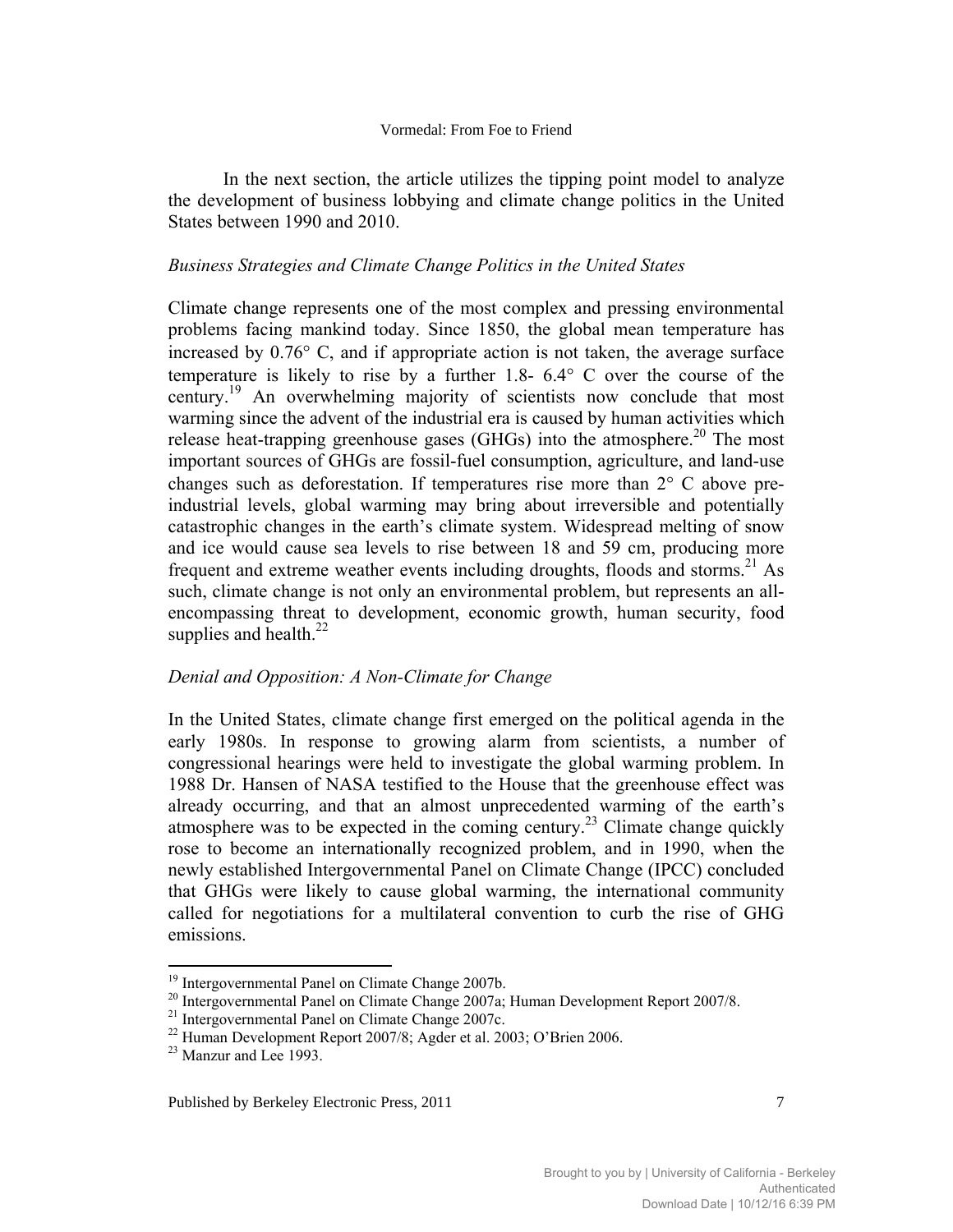Fossil-fuel-intensive industries reacted swiftly and aggressively in response to the emerging regulatory threat. Over 50 companies and trade associations from oil, coal, chemical manufacturing and automobile industries formed a new, anti-regulation lobby—the Global Climate Coalition  $(GCC)^{24}$  which quickly rose to become the most prominent business voice on climate change. To block U.S. legislative action, the GCC sought to spread doubt about the scientific and economic basis for limiting GHG emissions. The lobby argued that the theory of anthropogenic warming was based on a series of scientific uncertainties, and that the observed rise in the average ocean and air temperatures reflected a natural climate variability. They also argued that regulating GHGs would be too costly and cause serious economic decline and loss of employment in the United States. $25$ 

In 1992, President George H.W. Bush signed the UN Framework Convention on Climate Change (UNFCCC), which established a shared goal to stabilize GHG concentrations in the atmosphere at a level that would prevent dangerous anthropogenic interference with the climate system (Article 2). But since the Convention did not include mandatory targets and timetables for emissions reductions, the GCC considered their campaign a success.<sup>26</sup>

After the ratification of the UNFCCC and during the years of the Clinton administration (1992-2000), the GCC scaled up their efforts to prevent Congress and the White House from adopting federal climate policies and legislation. When President Clinton proposed the BTU tax<sup>27</sup> in 1992 to achieve his campaign goal of reducing emissions to 1990 levels, the business lobby quickly set out to melt it down. In 1993 the bill was declared dead due to the vast opposition from industry associations.28 The GCC used advertising and "front groups" to spread opposition to climate action amongst the general public. For example, the Information Council for the Environment  ${(ICE)}^{29}$  launched a number of media campaigns which sought "to reposition global warming as a theory, not a fact," targeting what they considered vulnerable groups such as "older, less educated men" and "young, low income women."30 GCC members also set up a Science Advisory

<sup>&</sup>lt;sup>24</sup> GCC members included American Petroleum Institute, Amoco, Chevron, the Chrysler Corporation, Dow Chemicals, Duke Energy, DuPont, Edison Electric Institute, ExxonMobil, the National Mining Association, Shell, and Texaco, U.S. Chamber of Commerce.

<sup>&</sup>lt;sup>25</sup> Dunn 2002; Levy 2005; Levy and Egan 1998; Skodvin and Skjærseth 2003; Corporate Watch Magazine 1997. *Disguise the limit: The Global Climate Coalition.* Issue 4. 26

 $^{26}$  Legget 2001; Newell and Paterson 1998; Levy and Egan 1998.

 $^{27}$  Legget 2001; Newell and Paterson 1998; Levy and Egan 1998.

<sup>&</sup>lt;sup>28</sup> Pooley 2010, 86-87; Levy and Egan 1998; Skodvin and Andresen 2009.

 $29$  The ECE was founded in 1991 by GCC members from the coal, oil and utility industries including the Edison Electric Institute and the National Coal Association.

<sup>30</sup> Levy and Egan 1998, 350; Pooley 2010, 41.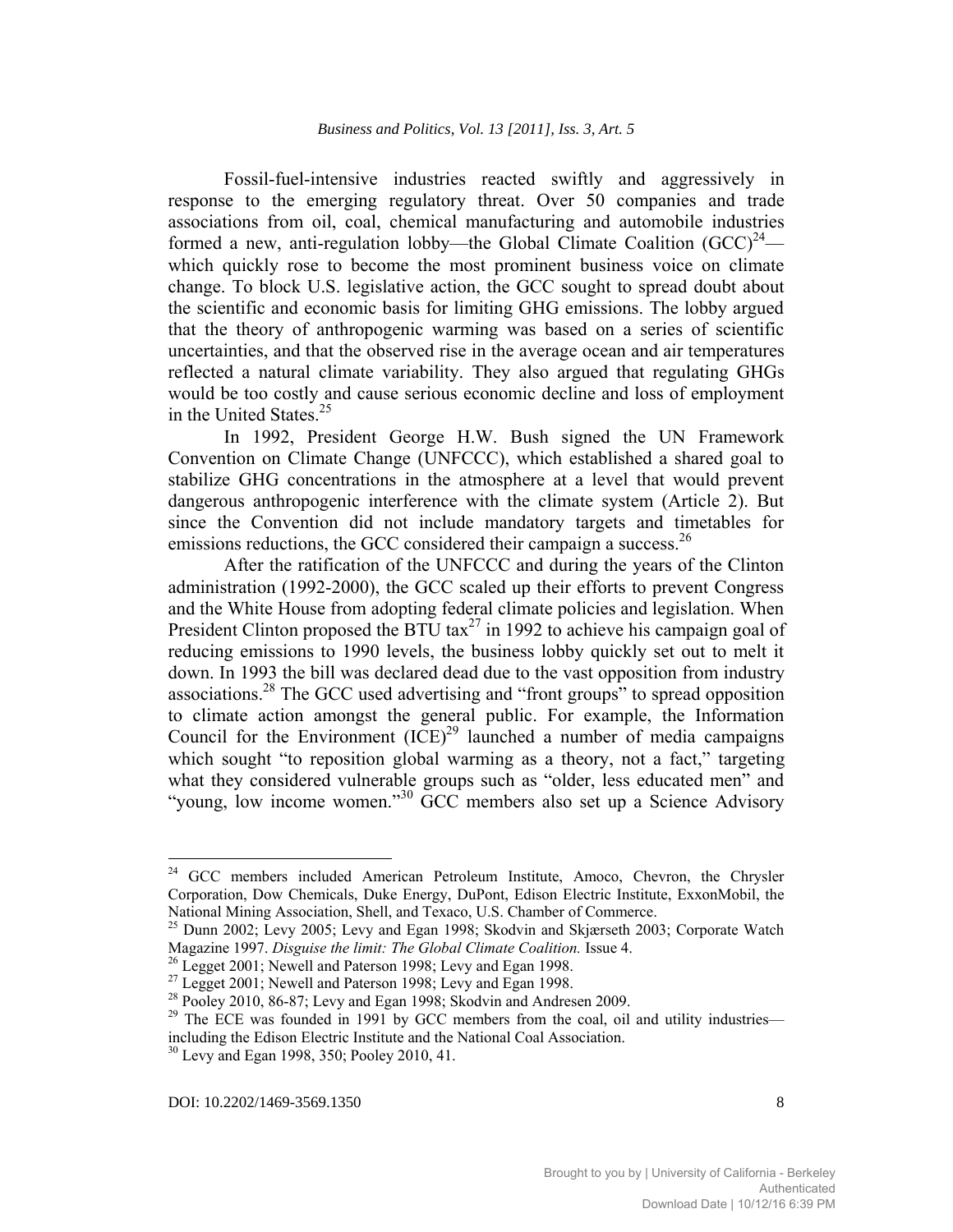Panel fronted by prominent climate skeptics $31$  that received industry funding. Some ran advertisements on TV and distributed educational kits for classrooms, which argued that climate change was not a real problem.<sup>32</sup> In addition, the lobby commissioned a series of economic studies, which argued that GHG regulation would cause serious economic decline and that measures to curb emissions by 20 percent would reduce GDP by 4 percent and slay 1.1 million jobs annually.<sup>33</sup> In Congress, the GCC successfully managed to gain the support of a key group of Republicans.34 In a 1995 congressional hearing, the chair of the House Science Subcommittee on Energy and Environment, Dana Rohrabacher, invited several industry-funded "skeptics" to testify before her committee, after which she publicly declared global warming a "liberal clap trap." Later that year, the House approved a bill that prohibited the EPA from spending money on climate change research.<sup>35</sup>

Meanwhile, the Clinton administration agreed to the "Berlin Mandate" which established a path for negotiating international reduction targets for industrialized countries under the UNFCCC. The GCC responded with a third line of attack, focusing on the loss of U.S. competitiveness under an international protocol that exempted developing countries from legally binding emission limitations. To prevent U.S. participation, the GCC allegedly hand-picked Senator Chuck Hagel of Nebraska to sponsor a "sense of the senate" resolution together with Senator Robert Byrd (West Virginia),<sup>36</sup> which stated that "the United States should not be a signatory to any protocol, at negotiations in Kyoto or thereafter, which do not mandate developing nations to abide by the same restriction imposed on the United States, or that would result in serious harm to the U.S. economy."<sup>37</sup> Four months prior to the Kyoto meeting, the senate adopted Byrd-Hagel by a unanimous vote (97-0). While the Clinton administration signed the Kyoto protocol in 1997, the President never submitted the treaty for ratification in the Senate because it would have suffered humiliating defeat.<sup>38</sup>

In 2000, the newly elected President George W. Bush announced that his administration would formally withdraw its Kyoto signature due to lack of Senate support and its negative effects on growth, jobs and U.S. competitiveness.<sup>39</sup> Anti-

<sup>&</sup>lt;sup>31</sup> These included S. Fred Singer, Pat Michaels and Robert Balling.  $32$  Levy and Egan 1998; Levy 2005.

 $32$  Levy and Egan 1998; Levy 2005.<br> $33$  Levy and Egan 1998, 351.

<sup>&</sup>lt;sup>34</sup> Including the Chair of the House Science Subcommittee on Energy and Environment Dana Rohrabacher (California), the House Majority Whip John Doolittle (California) and Chair of the Science Committee Robert Walker (Pennsylvania).

<sup>&</sup>lt;sup>35</sup> Levy and Egan 1998, 344.

<sup>36</sup> Fischer 2006.

 $37$  Byrd-Hagel Resolution,  $105<sup>th</sup>$  Congress,  $1<sup>st</sup>$  Session, S. Res. 98. 38 Interview with Senator Byrd.

<sup>&</sup>lt;sup>39</sup> Speech delivered in Washington by President George W. Bush on 11 June 2001.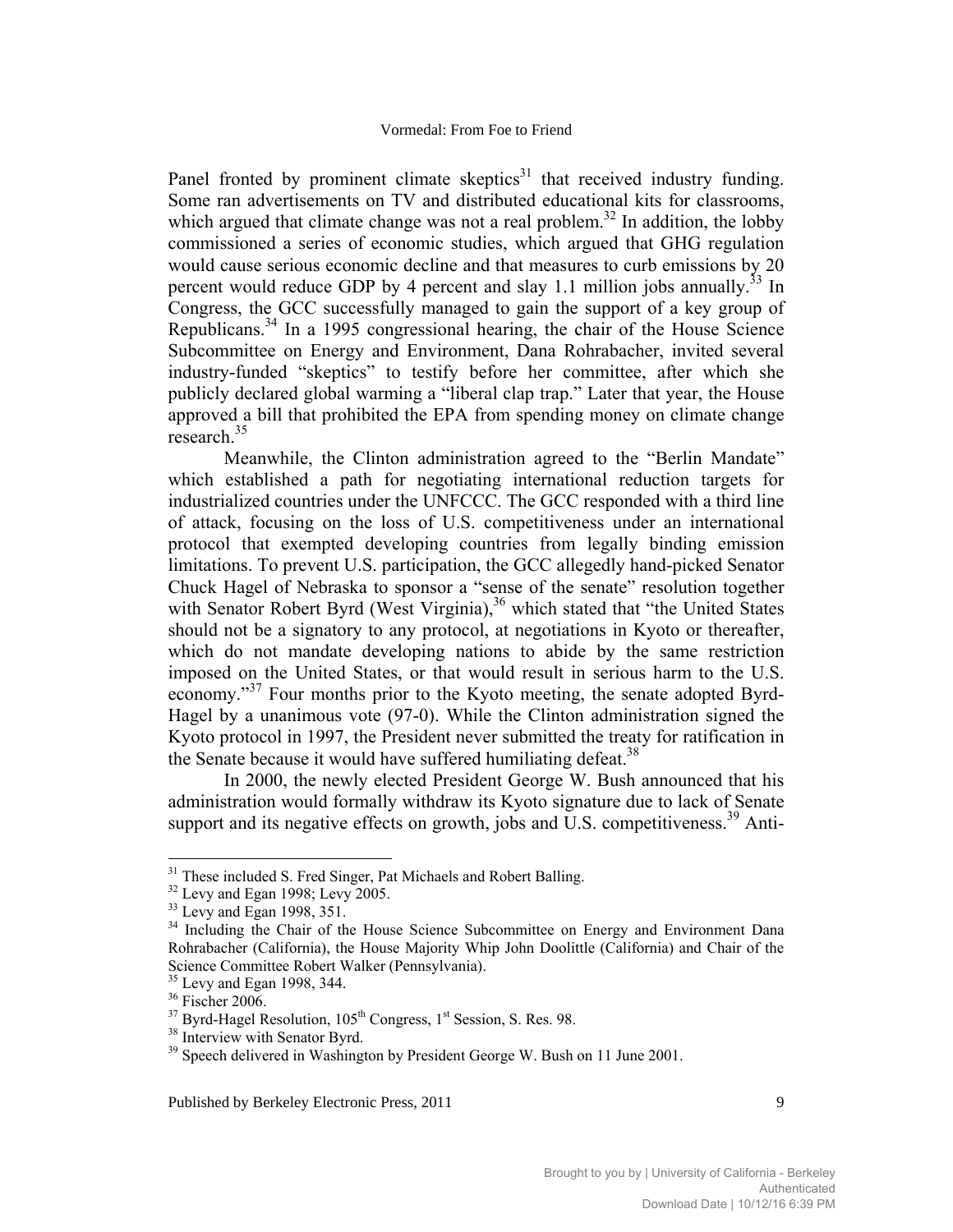climate business lobbyists played a major role the construction of the new White House climate policy or lack thereof. In 2001, the administration hired the ex oillobbyist Philip Cooney<sup>40</sup> as chief of staff at the White House Council on Environmental Quality  $(CEQ)$ ,<sup>41</sup> and former ExxonMobil lobbyist Larisa E. Dobriansky as deputy assistant secretary for national energy policy with responsibility for managing the department's Office for Climate Change Policy. At the CEQ, Cooney led a systematic effort to downplay the urgency of climate action by editing climate change reports produced by the federal bureaucracy. According to a House committee investigation, Cooney made nearly 300 edits to the administration's Climate Change Science Program's strategic plan, edits designed to "exaggerate or emphasize scientific uncertainties or to deemphasize or diminish the importance of the human role in global warming.<sup> $342$ </sup> Furthermore, in the EPA's Draft Report on the Environment, White House staff insisted on edits so extreme that the EPA choose to eliminate the entire section on climate change.<sup>43</sup> However, by 2005, the formal influence of these corporate lobbyists came to a halt. After a leak exposing Cooney's edits to the New York Times, he resigned from the White House and went to work for ExxonMobil.<sup>44</sup> The Guardian also exposed documents that showed the Under Secretary of State Paula Dobriansky, Larisa Dobriansky's sister, thanking ExxonMobil executives for their active engagement with the administration on climate change policy. This indicated that the President's withdrawal from Kyoto was partly based on input from the GCC. $45$ 

In sum, the above review of business lobbying during the Bush Sr., Clinton and Bush Jr. administrations clearly illustrate how business opposition to climate policy and legislation severely limited the scope for federal action to mitigate climate change.

## *Scaling Up: Emerging, Multilevel Climate Governance*

Nevertheless, by the turn of the century, a new wave of climate-related governance initiatives emerged at the state and municipal levels. State-level regulation is significant because large U.S. states such as Texas and California have emissions equivalent to or larger than many key industrialized countries

<sup>&</sup>lt;sup>40</sup> For fifteen years Cooney worked as a lobbyist for the American Petroleum Institute (API). At the API Cooney had worked to ensure that federal climate policy was consistent with the objectives of Big Oil, and to make sure that uncertainties and doubts regarding global warming science became part of the conventional wisdom.

<sup>41</sup> Pooley 2010, 46.

 $42$  Ibid., 47.

 $43$  Ibid., 47.

 $44$  Ibid., 47.

<sup>&</sup>lt;sup>45</sup> The Guardian, "Revealed: How Oil Giant Influenced Bush," 8 June 2005.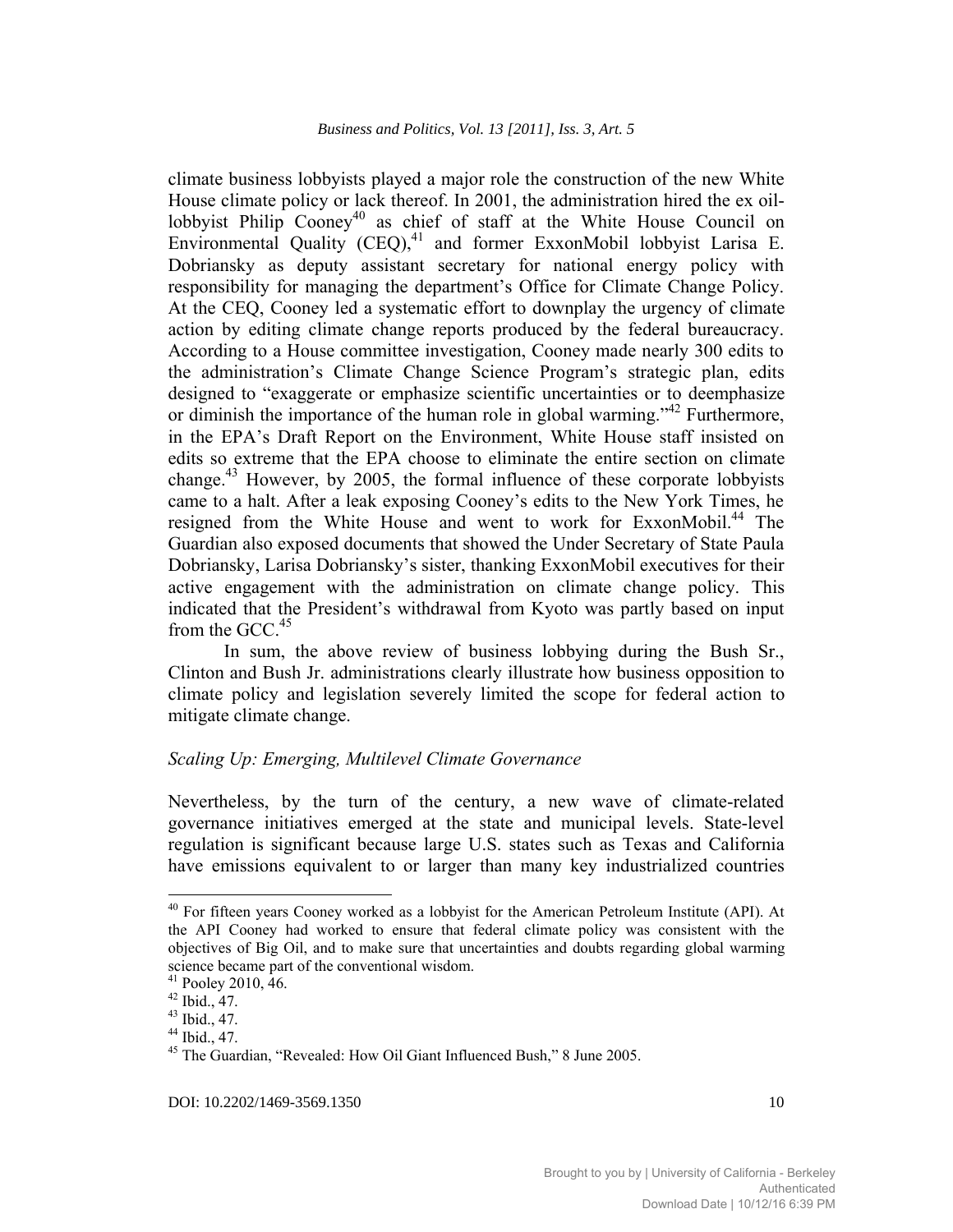participating in the Kyoto Protocol. By 2006, 28 states had issued climate action plans, 9 had established state-wide GHG reduction targets, and 22 had implemented renewable energy portfolio standards for electric utilities and power plants. Half of all U.S. states had also established public funding in support of energy efficiency and/or renewable energy development.<sup>46</sup> In California, the legislature has adopted targets to reduce GHG emissions 11 percent by 2010, 25 percent by 2020 and 80 percent by 2050 in large industrial sectors such as utilities, oil refining and cement production.<sup>47</sup> Governor Schwarzenegger has also launched an initiative to regulate carbon dioxide emissions from vehicles.<sup>48</sup> Many other states have joined forces to establish common GHG reduction goals and regulatory systems. In 2001, six New England states committed to reduce their emissions to 1990 levels by 2010 and 10 percent below 1990 levels by 2020. In 2005, ten North-East and Mid-Atlantic states formed the 'Regional Greenhouse Gas Initiative' (RGGI): a cap-and-trade scheme which aims to stabilize emissions from large power plants from 2009 to 2014, and subsequently to racket-down GHG caps by 25.5 percent a year.<sup>49</sup>

 Furthermore, a coalition of states has engaged in a series of legal suits against the federal government for its inaction on climate change mitigation. In 1999, the International Centre for Technology Assessment and 18 other organizations petitioned the EPA to establish GHG standards for new vehicles under the Clean Air Act. In 2003, the EPA denied the petition, since Congress had not granted EPA the authority to regulate  $GHGs$ <sup>50</sup> A few months later, the state of Massachusetts, joined by 12 other states<sup>4</sup> and U.S. territories, filed a new petition to review the EPA's ruling, but in 2005 the Court of Appeals sided with the EPA. Despite this setback, Massachusetts et al*.* appealed to the U.S. Supreme Court<sup>51</sup> and in 2007 it ruled in their favor, requiring the EPA to assess and adopt an official position on the public health risks posed by GHG emissions. The Court's decision granted the EPA the authority needed to regulate  $GHGs$ <sup>52</sup>

 The number of U.S. municipalities implementing climate-change policies also grew during this period. By 2006, 150 out of 674 local governments participating in the Cities for Climate Protection program  $(CCP)^{53}$  were located in the United States. Participation in the CCP requires cities to establish energy and emissions inventories and forecasts, emissions reduction targets, a plan for implementation and a process for monitoring and verifying results. Furthermore,

1

<sup>46</sup> Selin and VanDeveer 2007.

<sup>47</sup> California Assembly Bill 32, The Global Warming Solutions Act.

<sup>48</sup> California Low Carbon Fuel Standard.

 $^{49}$  An initiative of the Northeast and Mid-Atlantic States of the United States.<br><sup>50</sup> United States Environmental Protection Agency. 28 August 2003.

<sup>&</sup>lt;sup>51</sup> "EPA Set to regulate Greenhouse Gas Emissions," by Brian Lewis, Ph.D. 26 July 2010.<br><sup>52</sup> Supreme Court Decision on Massachusetts et al. vs. EPA. 2 April 2007.<br><sup>53</sup> The CCP is part of the International Council for Loc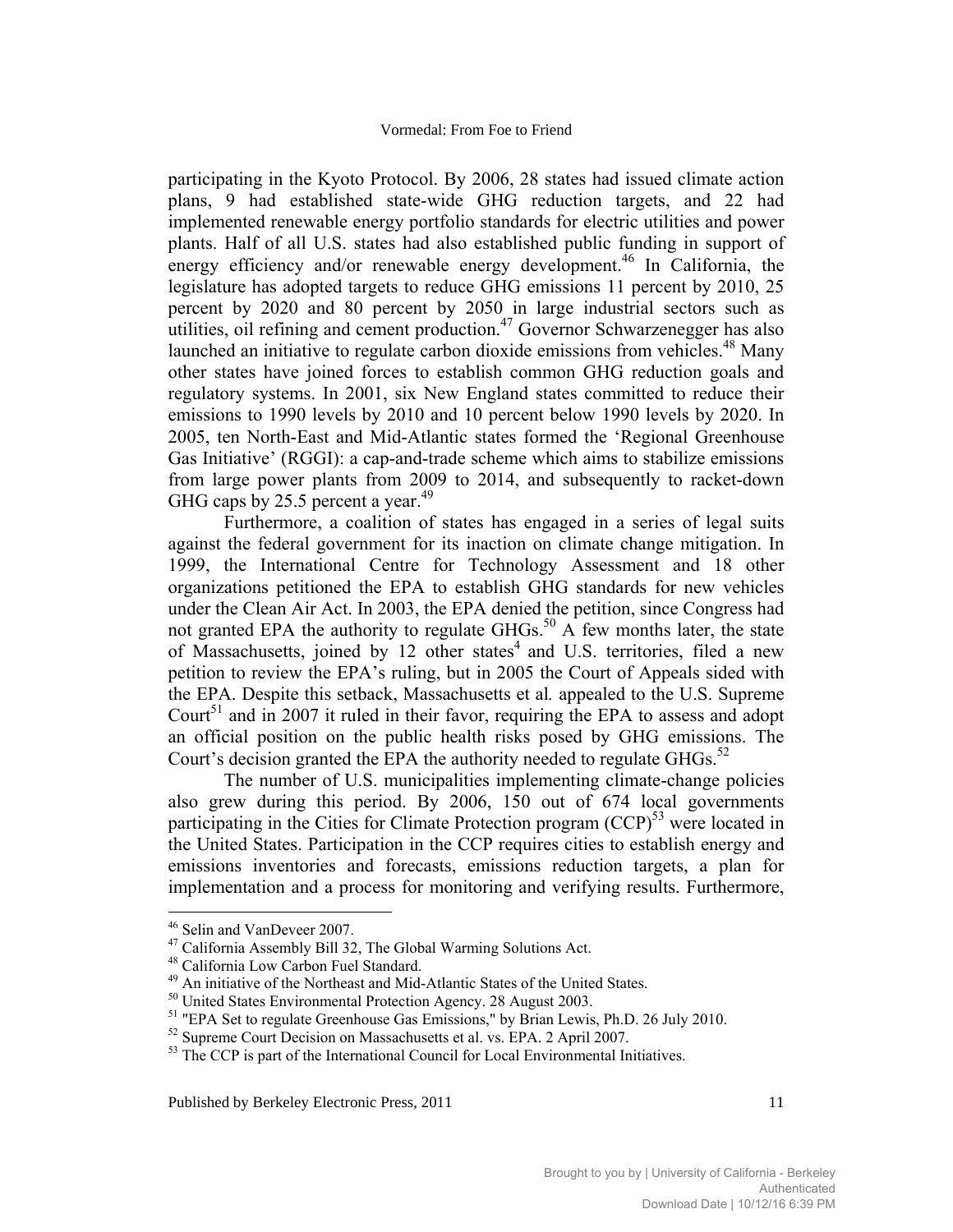by 2006 over 275 mayors representing more than 48 million Americans had accepted Mayor Nickels' (Seattle) challenge to adopt the U.S.-Kyoto commitment.<sup>54</sup>

Meanwhile, other industrialized nations were moving forward to ratify the Kyoto Protocol and implement national and/or regional systems for reducing GHGs. In 2003, the European Union (EU) adopted Directive 2003/87/EC establishing the world's largest, economy-wide GHG trading program—the EU Emissions Trading System (ETS)—which entered into force in January 2005. The system also linked up with Kyoto's Clean Development Mechanism (CDM), allowing European industry to buy and sell most credits acquired from emissionsreduction projects in developing countries.<sup>55</sup>

After the White House's withdrawal from Kyoto, several attempts to introduce federal, emissions-trading-based legislation emerged in the Capitol, albeit unsuccessfully. In 2003, Senators Joe Lieberman and John McCain sponsored the Climate Stewardship act, which sought to reduce GHG emissions from major utilities through federal cap-and-trade. The bill was defeated 55 to 43 in a Senate vote. A revised version of McCain-Lieberman was also defeated in  $2005$ , this time collecting only 38 votes.<sup>56</sup> Yet, the congressional debates on federal climate action were becoming more substantial and constructive. In 2005, the Senate adopted a "sense of the senate" resolution stating that human activity was causing climate change, and that this required the Senate to implement federal legislation in the future. $57$ 

These developments illustrate that despite the lack of federal climate policy and regulation in this period, from the turn of the century many U.S. industries nevertheless faced growing regulatory pressures at home and abroad. The establishment of new regulatory schemes at the state level and in other developed economies, coupled with the Supreme Court ruling which granted the EPA authority to regulate GHGs in the future, signaled that the political momentum to legally curb GHGs was not going to fade. Indeed, in the medium to

<sup>&</sup>lt;sup>54</sup> Selin and VanDeever 2007.

<sup>&</sup>lt;sup>55</sup> Ironically, the concept of emissions trading was not born in the EU but in Washington. The idea—influenced by the EPA Acid Rain Program, which established cap-and-trade scheme for sulfur dioxide and nitrogen oxides—was first developed by the Environmental Defense Fund (EDF). In 1996, the EDF began selling it to the EPA, Energy Department, State Department and finally the White House, who took it to Kyoto. Indeed, at this point the Europeans were skeptical of this American innovation, which many believe contained too many American "capitalist characteristics." But lead negotiator Eizenstat managed to reach a compromise: In exchange for "market mechanisms" the United States would agree to stronger emission reduction targets. However, the problem was that due to the Byrd-Hagel resolution, global cap-and-trade wouldn't fly in the U.S. Senate.

<sup>56</sup> Pooley 2010.

<sup>57</sup> Selin and VanDeever 2007.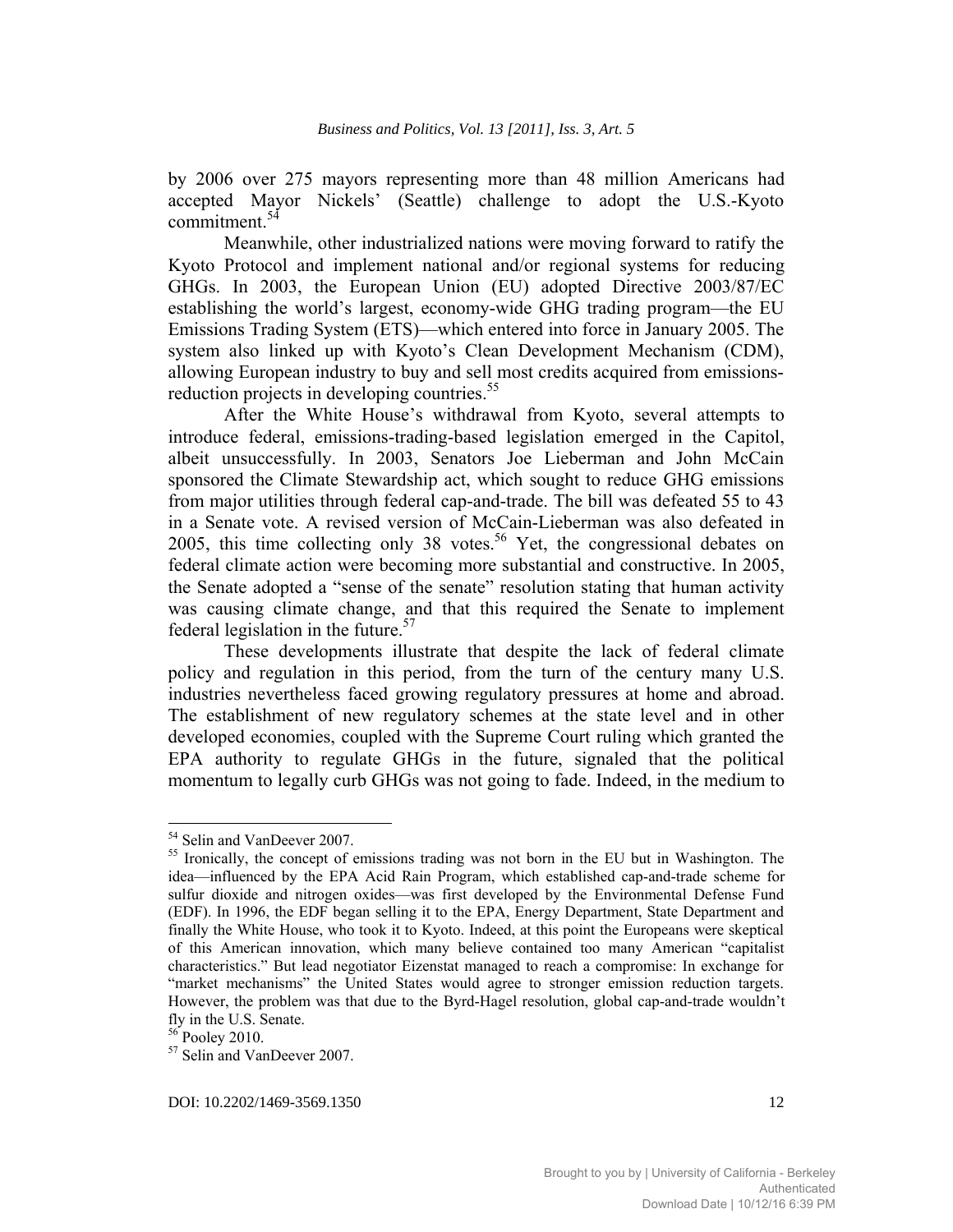long-term, the adoption of more widespread and stringent GHG regulation was becoming increasingly likely.

## *The Tipping Point in Business Strategies*

In parallel, a growing share of leading U.S. industries started to recognize the global warming problem and adopt more accommodative positions on mitigation. The emerging scientific consensus and policy responses to global warming forced many prominent companies to reconsider their lobbying tactics.<sup>58</sup> In 1997, DuPont and BP pulled out of the GCC, followed by Shell Oil in 1998, Ford in 1999 and DamlierChrysler, GM and Texaco in 2000. Defending BP's withdrawal from the coalition, CEO Lord Browne argued that "the time to consider the policy dimensions of climate change is not when the link between GHGs and climate change is conclusively proven, but when the possibility cannot be discounted and is taken seriously by the society of which we are part. We in BP have reached that point."<sup>59</sup> By 2002 the majority of GCC's prominent members had withdrawn their support and the GCC officially closed shop.

 Four years later, negotiations for a new, pro-regulation lobbying coalition of U.S. businesses and environmental organizations was secretly taking shape.<sup>60</sup> The core group consisted of 6 corporations and 4 Washington NGO heavyweights: Alcoa, BP America, Caterpillar, Duke Energy, DuPont, and General Electric (GE), and the Environmental Defense Fund (EDF), the World Resources Institute (WRI), Pew Center on Global Climate Change, and the Natural Resources Defense Council (NRDC). In January 2007, the *U.S. Climate Action Partnership* (USCAP) revealed its "Call for Action," a policy-advocacy document which called for swift legislative action at the federal level to slow, stop and reverse the growth of GHG emissions in the United States. The USCAP argued that climate change science was now uncontroversial, and that the technological and product innovations needed to allow the phasing-out of GHGs would lead to increased U.S. competitiveness and energy security. Therefore, the USCAP recommended that Congress should enact a mandatory curb on GHG emissions for large stationary sources, transportation, and energy use in commercial and residential buildings as quickly as possible. To deliver the

1

<sup>58</sup> Skodvin and Skjærseth 2003.

<sup>59</sup> SourceWatch. Statement made by BP CEO in 1997.

<sup>60</sup> Vormedal 2008. In Europe and in the international arena, more progressive business lobbies supportive of the need for GHG regulation and seeking to influence the regulatory development had begun to emerge a few years earlier, at the same time as the break-up of the GCC. These include organizations such as the International Emissions Trading Association (IETA), BusinessEurope, the World Business Council for Sustainable Development (WBCSD) and the 3C Business Leaders Initiative.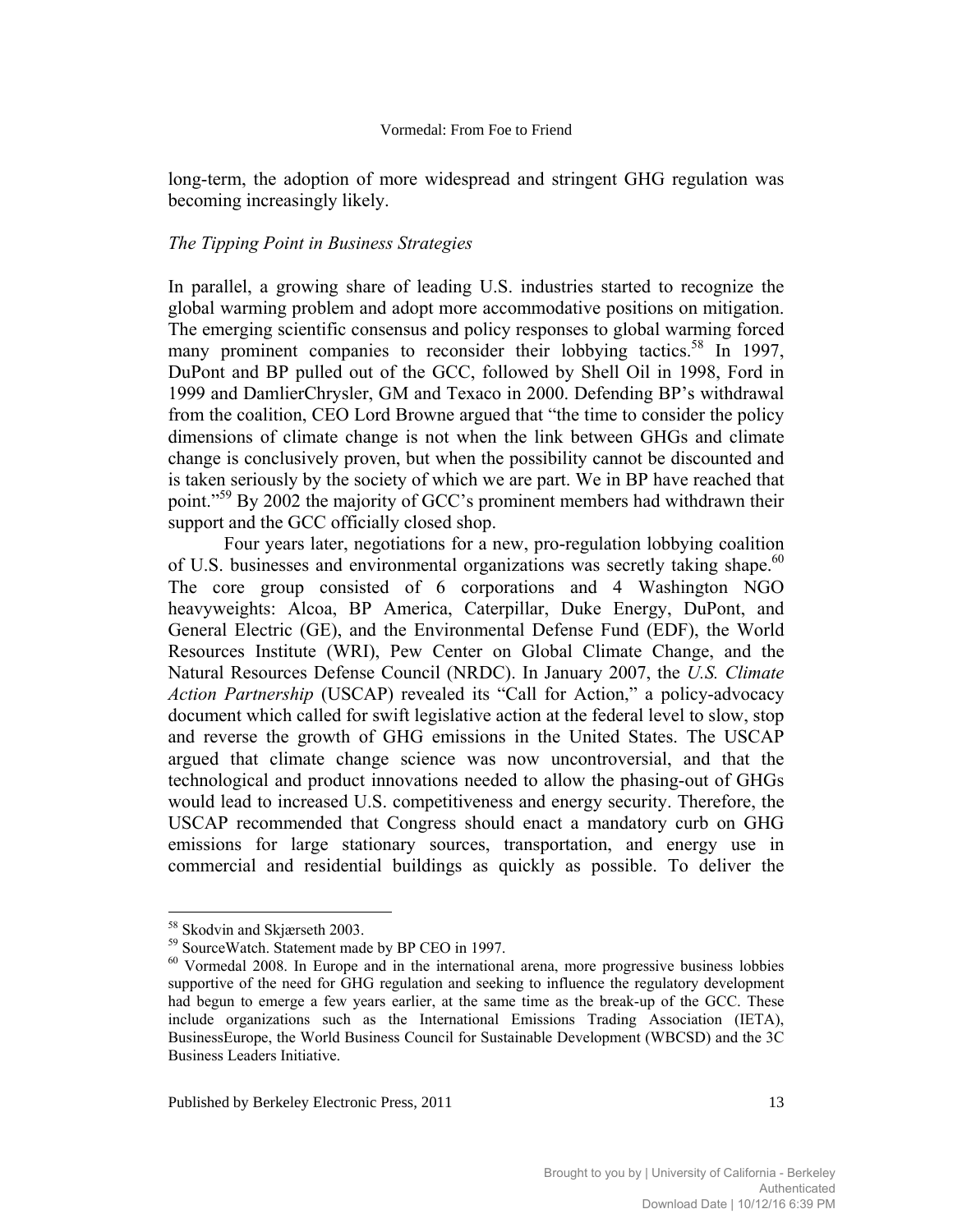required short and mid-term emissions reduction targets, $61$  the government should establish a federal cap-and-trade program alongside a national system for incentives to accelerate technology research, development and deployment.

By September 2007, the USCAP had more than doubled its membership, now representing over 25 of the world's largest corporations from a range of different sectors. These included many former GCC members from the coal, oil, electric utilities, automobile and chemical manufacturing industries.<sup>62</sup>

Shortly after its launch, the Chairwoman of the Environment and Public Works Committee, Barbara Boxer (California), invited a group of USCAP CEOs to testify before the committee. Present at the hearing was Senator John Warner (Virginia), who had just started working with Senator Lieberman on a new climate bill. "You CEOs," he argued after hearing what the executives had to say, "have begun to move this whole new concept into the Big Leagues now [...] When I see such an extraordinary cross section of America's free enterprise system, together with the environmental groups, come and form a group like this—*you've got my attention.*" 63 Indeed, the fact that the USCAP had effectively broken the 1990s business veto on climate action could be a game-changer. Subsequently, Lieberman and Warner set out to write a centrist bill and in December, the bill passed the committee. However, in order to attract enough votes on the Senate floor to send a signal to the next president that legislators were getting serious about passing a climate bill, some key issues still needed to be resolved.

A major concern was the issue of allocation versus auctioning of allowances. The USCAP hadn't yet agreed on specifics, but they would advocate initial, free allocation to many of the capped entities. Free allocation would smooth the transition and ensure fair treatment of economic sectors, regions and income groups disproportionately impacted by GHG regulations. To some USCAP members, including one of America's largest electric utilities, Duke

<sup>&</sup>lt;sup>61</sup> The Call for Action recommends an emissions reduction pathway of i) "between 100-105 percent of today's levels within five years of rapid enactment," ii) "between 90-100 percent of today's levels within ten years of rapid enactment," and iii) "between 70-90 percent of today's levels within fifteen years of rapid enactment." Furthermore, "Congress should specify an emission target zone aimed at reducing emissions by 60-80 percent from current levels by 2050"  $(\text{pg. 7})$ .

USCAP members included RioTinto, the Exelon Corporation, Alcoa, BP America, Caterpillar, Duke Energy, DuPont, FPL Group, General Electric, Lehman Brothers, PG&E, PNM Resources, American International Groups (AIG), Alcan, Boston Scientific, Johnson & Johnson, ConocoPhillips, Deere & Company, The Dow Chemical Company, General Motors Corp., Marsh, PepsiCo, Shell, the Chrysler Group, Xerox, Siemens, the Environmental Defense Fund (EDF), the World Resources Institute (WRI), Pew Centre on Global Climate Change and the Natural Resources Defense Council (NRDC), the Nature Conservancy and the National Wildlife Federation.

<sup>63</sup> Warner quoted in Pooley 2010, 164.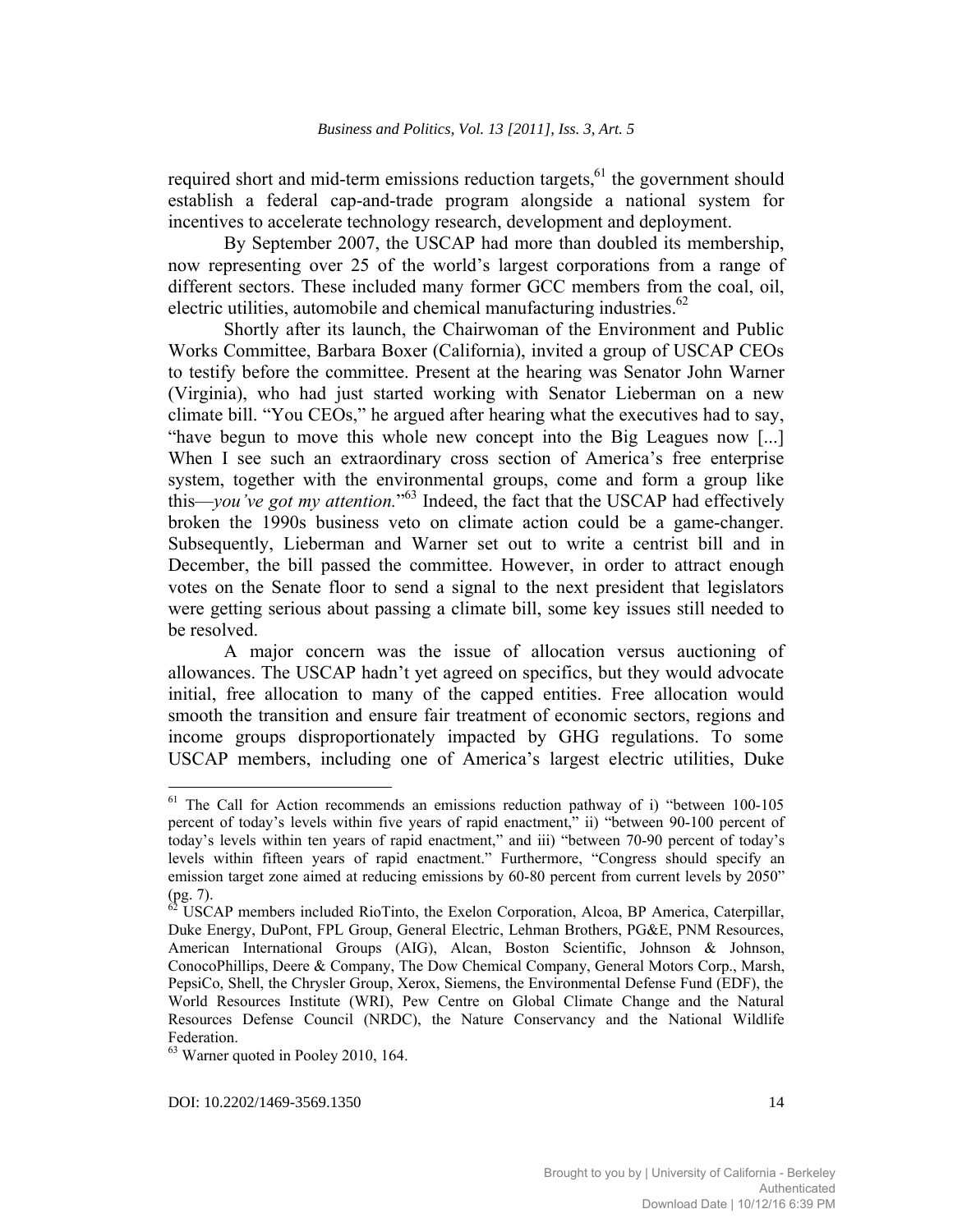Energy,<sup>64</sup> free allocation represented *the* deal-maker or –breaker. The chairman, president and CEO Jim Rogers had over the past years become convinced that in the future, regulations were going to be implemented regardless of opposition from the coal industry. Based on his good experience with the EPA Acid Rain Program—a cap-and-trade scheme for limiting sulphur-dioxide emissions from power plants—Rogers was prepared to support a similar system for GHGs. In the case of SO<sub>2S</sub>, the EPA had initially allocated most of the allowances for free to utilities,<sup>65</sup> enabling them to finance a clean-up using so-called "scrubbers." While critics argued that the system represented a way to secure corporate "windfall profits" or "giveaways," Rogers argued that free allowances were used to abate rising costs for consumers.<sup>66</sup> In the case of GHGs, the allowance revenues could similarly help Rogers modernize Duke Energy's power plants and finance the development and deployment of carbon capture and storage (CCS). Arguably, he could not have afforded to do so otherwise. As such, it made sense for Rogers to participate in the USCAP and lobby for a GHG cap-and-trade legislation. But he alleged that he needed enough free allowances to be able to invest in the technology and make the transition to clean electricity affordable for his customers.<sup>67</sup>

Lieberman and Warner supported both the USCAP and Roger's position. They viewed free distribution of allowances as a means to ensure fairness, ease economic burdens and help finance the development and deployment of CCS for coal. But the environmental left saw things differently. They argued that people in environmentally conscious coastal states already paid more for their electricity, and that the free-ride for Midwestern utilities—that relied on dirty coal—had to end. To satisfy the left, Lieberman-Warner did not allocate enough free permits to satisfy coal-based utilities, so Rogers, the U.S. Chamber of Commerce and the National Association of Manufacturers set out to block their initiative. When the bill was called up in June 2008, it was essentially defunct because Boxer had not been willing to compromise, and because its foes in business had stirred up so much opposition in the Republican Party and the media.<sup>68</sup>

The battle over allocation in Lieberman-Warner clearly demonstrated that USCAP companies were still divided on the economics of cap-and-trade. Electric utilities could not agree on how the allowances should be distributed between

 $64$  Duke supplies and delivers energy to approximately 4 million customers. Due to its vast number of coal-fired power plants, the company is the third largest emitter of CO2 in America and the  $12<sup>th</sup>$ largest emitter amongst corporations worldwide.

<sup>&</sup>lt;sup>65</sup> Each allowanced represented the right to emit one ton of sulfur dioxide in a given year. Altogether, 3 percent of allowances in the system were auctioned by the EPA while the remaining 97 percent were distributed for free based on each company's historic emissions levels. 66 Pooley 2010, 149.

<sup>67</sup> Pooley 2010.

<sup>68</sup> Ibid., 201-227.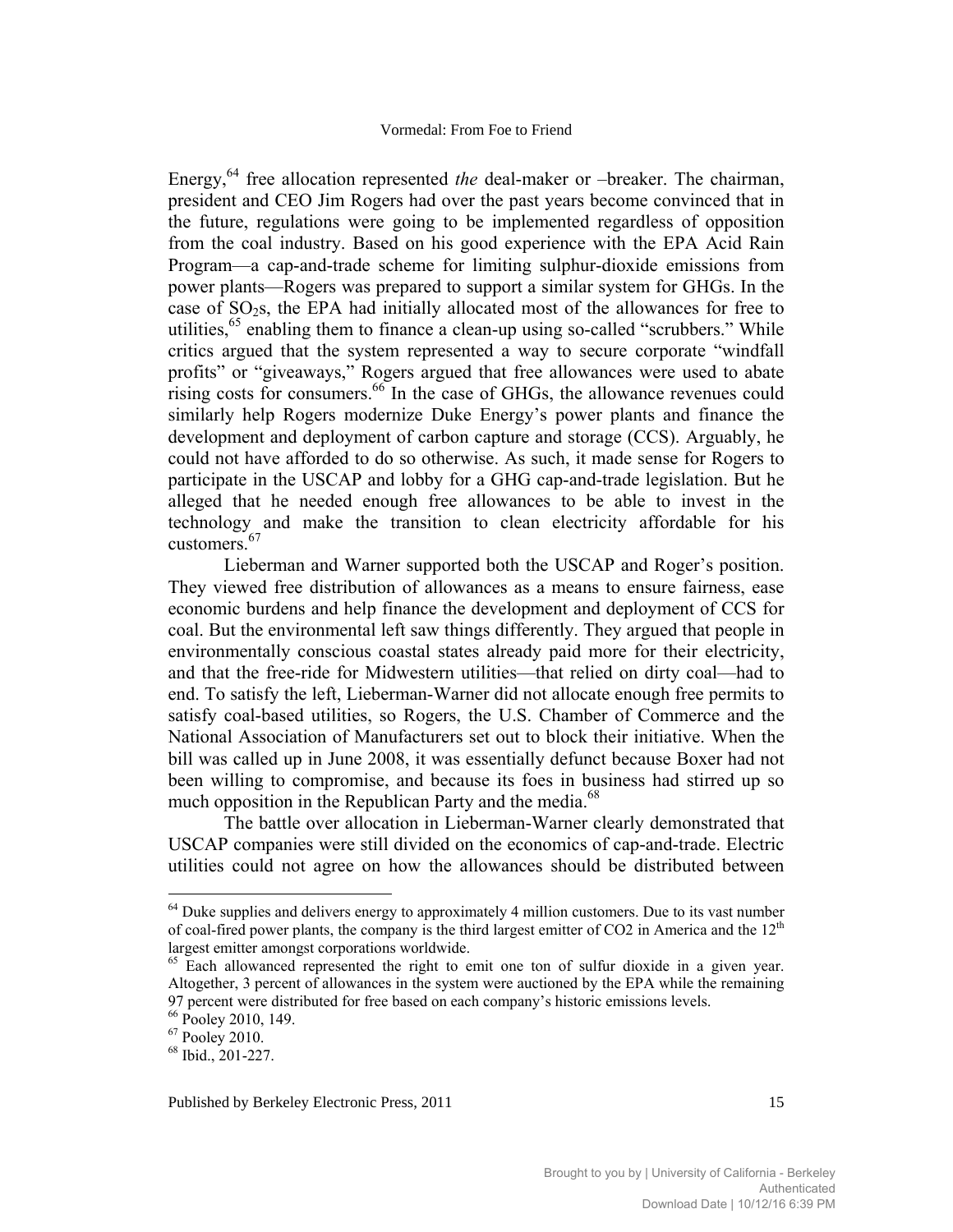them, while the oil companies were not sure they could embrace a cap if power companies got so many free allowances. Furthermore, Rogers had spent over \$2.8 million on lobbyists, and used the media to debunk Lieberman-Warner. On a positive note, if the USCAP had dissolved then and there, the coalition would still have been remembered for breaking the 1990s business veto on climate action.<sup>69</sup>

But the lobby survived after a new round of negotiations. For their message to be consistent and effective, the USCAP had to reach an agreement on how a climate bill could help finance the clean-up for coal-based electricity without being unfair to other sectors. They also had to strike a balance between the costs of reduction and stringency of emissions limitations. By the end of 2008 members had successfully agreed to, and developed a comprehensive manifesto: "*A Blueprint for Legislative Action: Consensus Recommendations for U.S. Climate Protection Legislation.*" 70 In short, the Blueprint sketched out a detailed plan for the development of legislation in the  $111<sup>th</sup>$  Congress.<sup>71</sup> The plan included a design for a cap-and-trade system and established a pathway for emissions reduction targets of 80-86 percent of 2005 levels by 2020, 58 percent of 2005 levels by 2030 and 20 percent of 2005 levels by 2050. It recommended that the cap cover large stationary sources and fossil-based fuels used by remaining sources and the use of abundant offsets<sup>72</sup> for cost containment. Allowances should initially be distributed for free to capped entities, including a "significant portion (e.g. 40 percent)" to utilities. Furthermore, the program should provide credit for those taking early action to reduce GHG emissions and a set of complimentary measures for technology transformation, including for coal, transportation, buildings and energy efficiency.

By January 2009, 26 companies and the 4 founding environmental organizations had signed up for the Blueprint, thereby agreeing to specifics that would bind and unify their lobbying efforts. Now, USCAP companies would not be able to lobby for something weaker than the Blueprint, while the environmental organizations could not demand something stronger.

The decline of the GCC and the birth of the USCAP demonstrate the emergence of a tipping point in business strategies and the creation of a "Baptist and bootlegger" coalition for GHG regulation in the United States. Indeed, the review of USCAP activities shows how this strategic shift among leading U.S. industries resulted in new political action and lobbying for regulatory change. The

<sup>69</sup> Ibid., 316.

 $70$  Available for viewing at the U.S. Fish and Wildlife Service website.

 $71$  The Blueprint also noted that the recommendations do not represent the only path forward, and that USCAP therefore stood ready to work with the Administration, Congress and other stakeholders to develop a new climate bill.

 $72$  An offset is a reduction in GHG emissions made to compensate for an emission made elsewhere.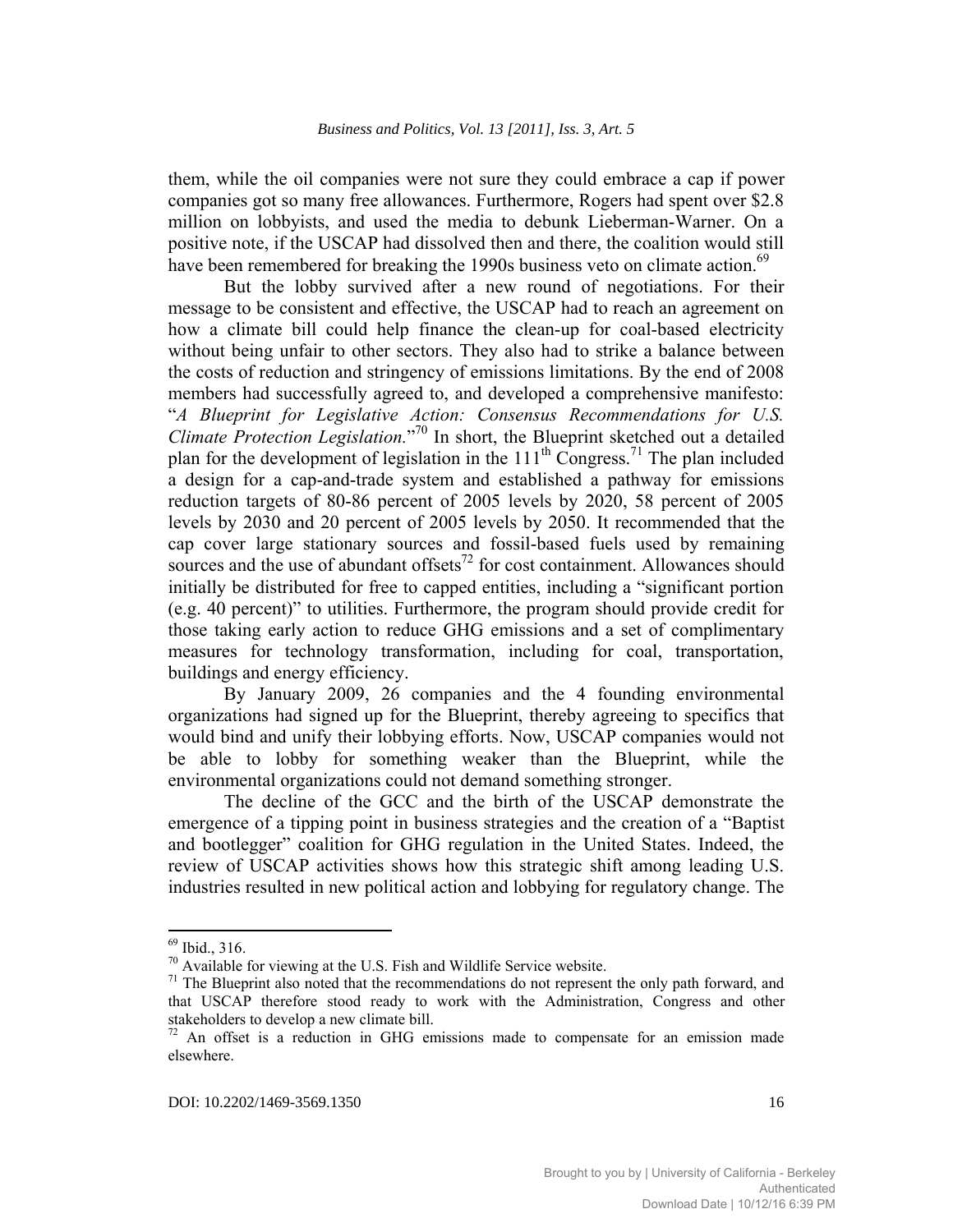strengthening and deepening of the USCAP mandate through the Blueprint further marks the manifestation of a tipping point.

## *Catalyzing Change: The Tipping Point Drivers*

This section examines the drivers and causes behind the strategic shift in political and lobbying tactics amongst USCAP industries. In line with the tipping point model, it demonstrates how the emergence of regulatory threats and uncertainties, uneven playing fields, and new market opportunities constitute central drivers behind the illustrated strategic change. It argues that the tipping-point model thus provides a plausible account of why this prominent group of leading U.S. industries began to support and lobby for the implementation of mandatory federal GHG caps.

 First, it is evident that the steady acceleration of climate change governance in the United States and internationally has contributed to an increase in perceptions of regulatory risk among liable industries.<sup>73</sup> Perceptions of looming regulation have been heightened by several governance trends: the emergence and expansion of state-level initiatives, the entering into force of international and regional markets for mandatory GHG reduction, the Supreme Court ruling establishing EPA's authority to regulate GHGs under the Clean Air Act and the increasing efforts of U.S. senators to sponsor federal GHG legislation. When the USCAP was founded, the emerging belief amongst leading industry executives that the adoption of federal GHG legislation was ultimately inevitable provided one of the major grounds for action. According to Eileen Claussen, President of the Pew Center and founder of USCAP, there is not a single USCAP CEO who does not consider future GHG regulation inevitable.74 This rationale also provided a key motivation for Jeff Immelt, the CEO of General Electric (GE) and cofounder of the USCAP, to gather fellow-minded corporations and environmental organizations to establish a new pro-change lobby for federal cap-and-trade.<sup>75</sup> As Rogers of Duke Energy argued, "Legislation is coming. We can help shape it or we can stand on the sidelines and let others do it."<sup>76</sup>

The perception of high risk or inevitability of GHG regulation has also generated significant uncertainty about the future rules of the game. The cost of uncertainty can be considerable because regulatory ambiguity can impede

<sup>&</sup>lt;sup>73</sup> Author's interview with Eileen Claussen, Pew Center on Climate Change, Arlington, March 2009; Author's interview with Jennifer Layke, World Resources Institute, Washington D.C., March 2009.

<sup>&</sup>lt;sup>74</sup> Author's interview with Eileen Claussen, Pew Center on Climate Change, Arlington, March 2009.

<sup>75</sup> Pooley 2010, 138-139.

<sup>&</sup>lt;sup>76</sup> Pooley 2010, 170. Statement by Jim Rogers in an e-mail to Robert Murray, CEO of Murray Energy.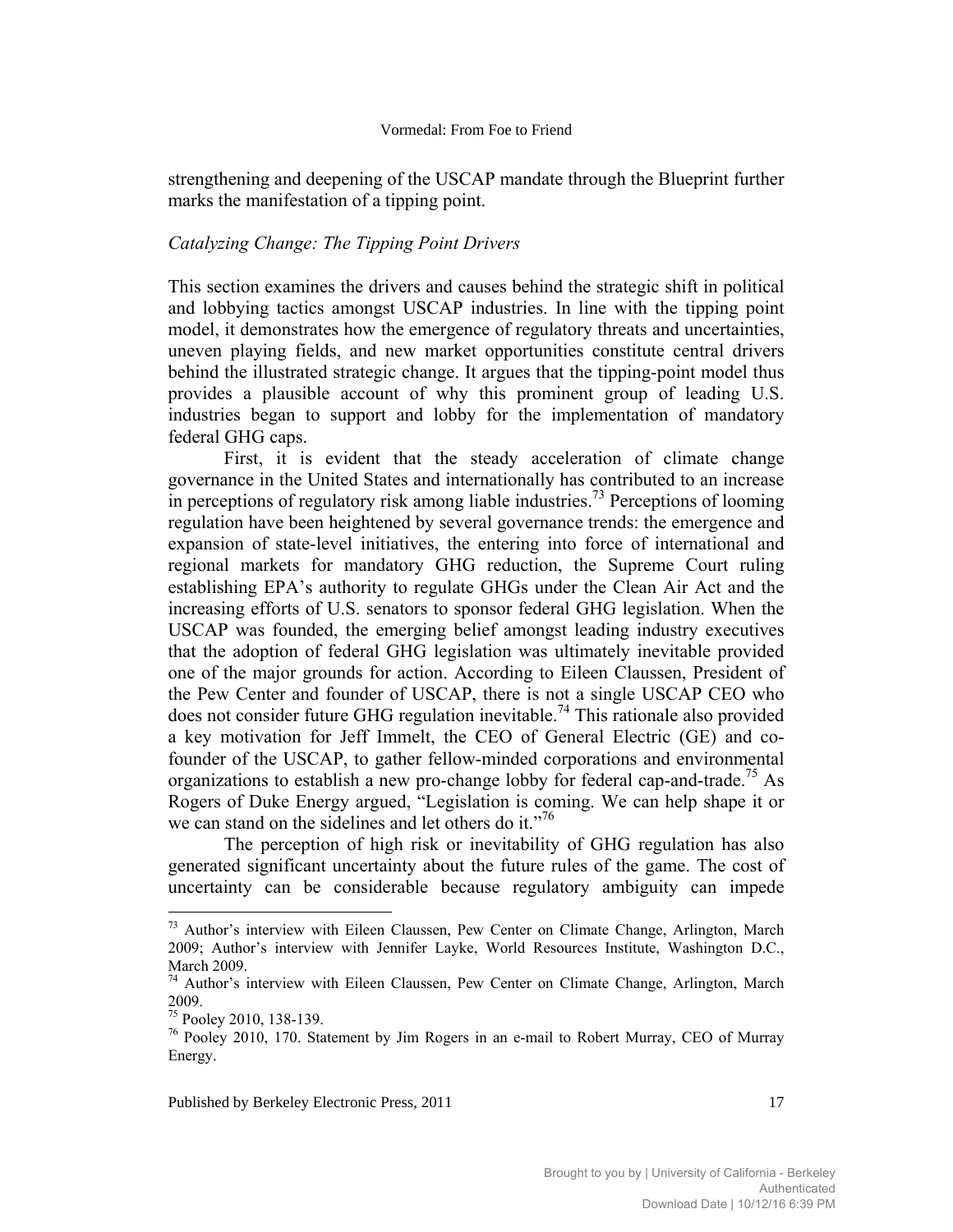corporations' abilities to make decisions on future investments. As Claussen argued, "If you don't know what's coming down the road, you don't know where to make investments or how big they should be. You can't move forward with this regulatory uncertainty."77 When the USCAP was founded, many corporations felt that the level of uncertainty now signaled an end to business as usual.<sup>78</sup> An increasing share of companies were beginning to realize that if they did not start promoting favorable regulation and take a seat at the table, they would end up being worse off.<sup>79</sup> They could be the victims of a badly designed and costly regulatory system, or they could work actively to push for business-friendly and cost-efficient legislation. Thus, for many industries the anticipated costs of continued legislative inaction were perceived as greater than the anticipated costs of compliance with a well-designed cap-and-trade program. For example, to coalbased utilities such as Duke Energy, badly designed future GHG regulations could threaten its very existence. The best way for them to ensure that coal would survive in a carbon-constrained market was to work with legislators and push for rules that would help them finance, develop and deploy carbon capture and storage  $(CCS)$ .<sup>80</sup>

Thus, it is evident that the emergence of regulatory threats and uncertainties, an important condition identified by the tipping point model, constitutes a major driver behind the strategic shift among USCAP companies.<sup>81</sup>

Second, the emergence of a patchwork of different standards and measures for GHG emissions reductions at the state and municipal levels has created an uneven playing field for businesses operating in the United States. For these companies, lobbying for federal legislation through the USCAP represents a way to promote harmonization of the rules. To the USCAP multinationals, the adoption of a federal cap-and-trade program would also enable harmonization of regulations internationally, by linking them to established emissions-trading systems such as the Kyoto mechanisms and the EU ETS. Such linkages would reduce the cost of operating in and complying with several different regulatory

 $\overline{a}$ 

DOI: 10.2202/1469-3569.1350

<sup>&</sup>lt;sup>77</sup> Author's interview with Eileen Claussen, Pew Center on Climate Change, Arlington, March 2009.

<sup>&</sup>lt;sup>78</sup> Author's interview with Jennifer Layke, World Resources Institute, Washington D.C., March 2009.

 $79$  Author's interview with Eileen Claussen, Pew Center on Climate Change, Arlington, March 2009; Author's interview with Jennifer Layke, World Resources Institute, Washington D.C., March 2009; Author's phone interview with ConocoPhilips, March 2009; Rogers, quoted in Pooley 2010, 161.

<sup>80</sup> Pooley 2010, 171.

<sup>&</sup>lt;sup>81</sup> Author's interview with Eileen Claussen, Pew Center on Climate Change, Arlington, March 2009; Layke 2009.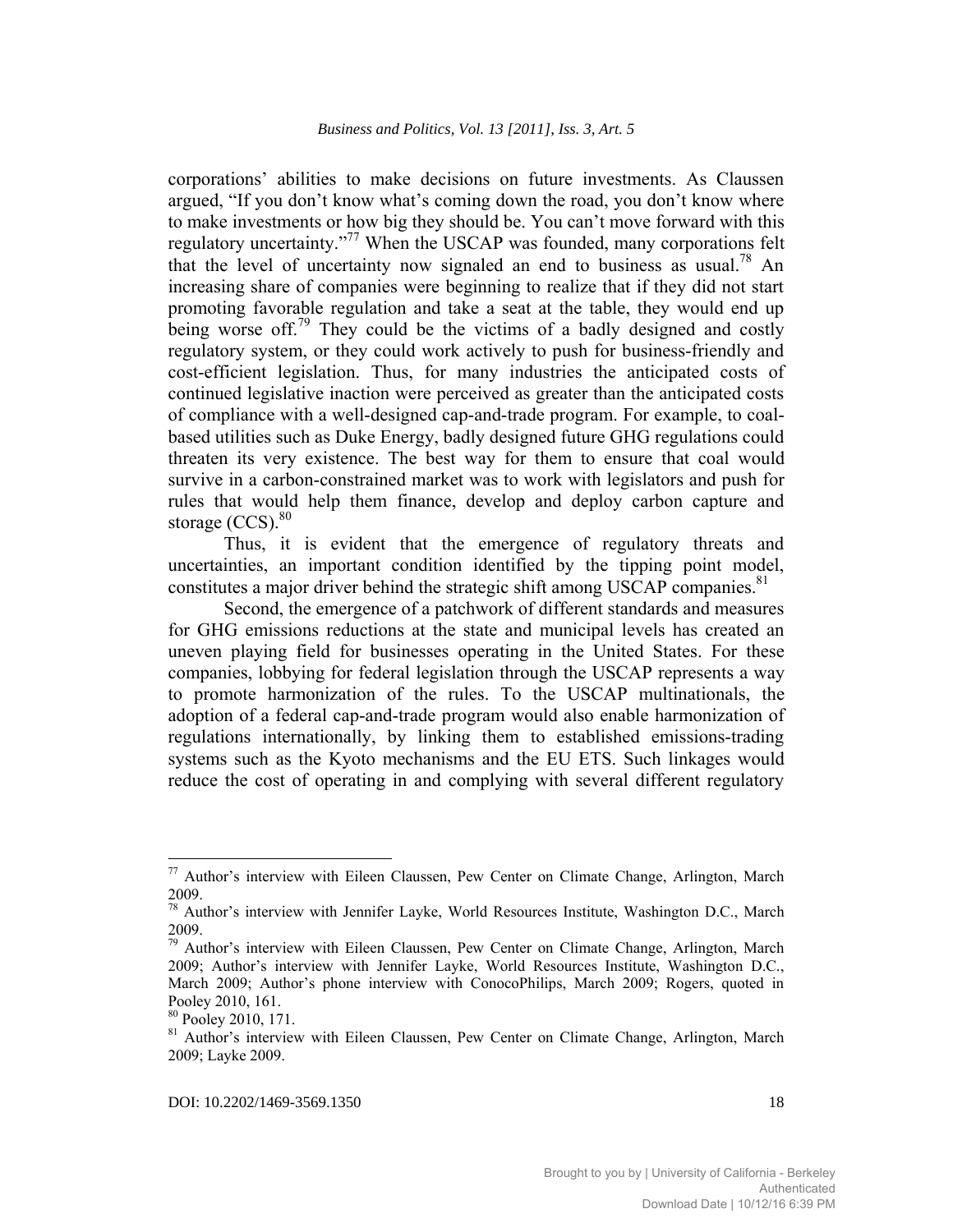systems worldwide. $82$  Thus, the need for harmonization of uneven regulatory playing fields also constitutes an important driver of tipping-points.<sup>83</sup>

 Third, a federal cap-and-trade program would also generate considerable commercial opportunities for many U.S. industries. Because federal legislation can further enhance the commercial viability and competitiveness of clean, lowcarbon energy technologies and options, it is rational for companies with considerable investment in such technologies to start pushing for the adoption of GHG-limiting legislation. Indeed, some USCAP companies have been early movers in the race to develop new, low-carbon solutions. For example, GE is a frontrunner in CCS technologies for coal and is also the biggest wind-turbine maker in the United States. Each of these turbines includes fourteen products made by DuPont. To the major polluters such as coal-fired utilities, it is the free allocation of allowances and financial incentives for technological transformation that constitutes the main regulation-induced business opportunity. As Rogers of Duke Energy argues,<sup>84</sup> since allowance revenues would help finance investment in carbon-neutral facilities, cap-and-trade represents a business opportunity that would chart a future for coal in a carbon-constrained world.<sup>85</sup> As such, the range of business opportunities for different sectors that would materialize through the implementation of federal legislation represents another major tipping-point driver.

Also worth noting, many USCAP companies have already begun to implement procedures to cut GHG emissions, for various reasons related to subnational compliance, pre-compliance risk management, or green branding. Lobbying for a particular design of cap-and-trade therefore represents a way to ensure that early action is appropriately awarded. Moreover, after decades of debate, most of the USCAP CEOs believe that global warming is real and do not want to be blamed by future generations for their neglect.<sup>86</sup>

 In sum, it is evident that regulatory risks and uncertainties, unbalance playing fields and business opportunities, all key conditions identified by the tipping point model, constitute important drivers behind the establishment, mandate and lobbying of the USCAP. The next section considers the impact of

<sup>&</sup>lt;sup>82</sup> Author's interview with Eileen Claussen, Pew Center on Climate Change, Arlington, March 2009; Author's interview with Jennifer Layke, World Resources Institute, Washington D.C., March 2009; Author's phone interview with ConocoPhilips, March 2009.

<sup>83</sup> Author's interview with Eileen Claussen, Pew Center on Climate Change, Arlington, March 2009; Author's interview with Jennifer Layke, World Resources Institute, Washington D.C., March 2009; Author's phone interview with ConocoPhilips, March 2009.

 $84$  Duke has a portfolio of old coal-fired power plants expected to expire in fifty years at the latest.  $85$  Pooley 2010, 154.

<sup>86</sup> Author's interview with Eileen Claussen, Pew Center on Climate Change, Arlington, March 2009; Author's interview with Jennifer Layke, World Resources Institute, Washington D.C., March 2009; Pooley 2010.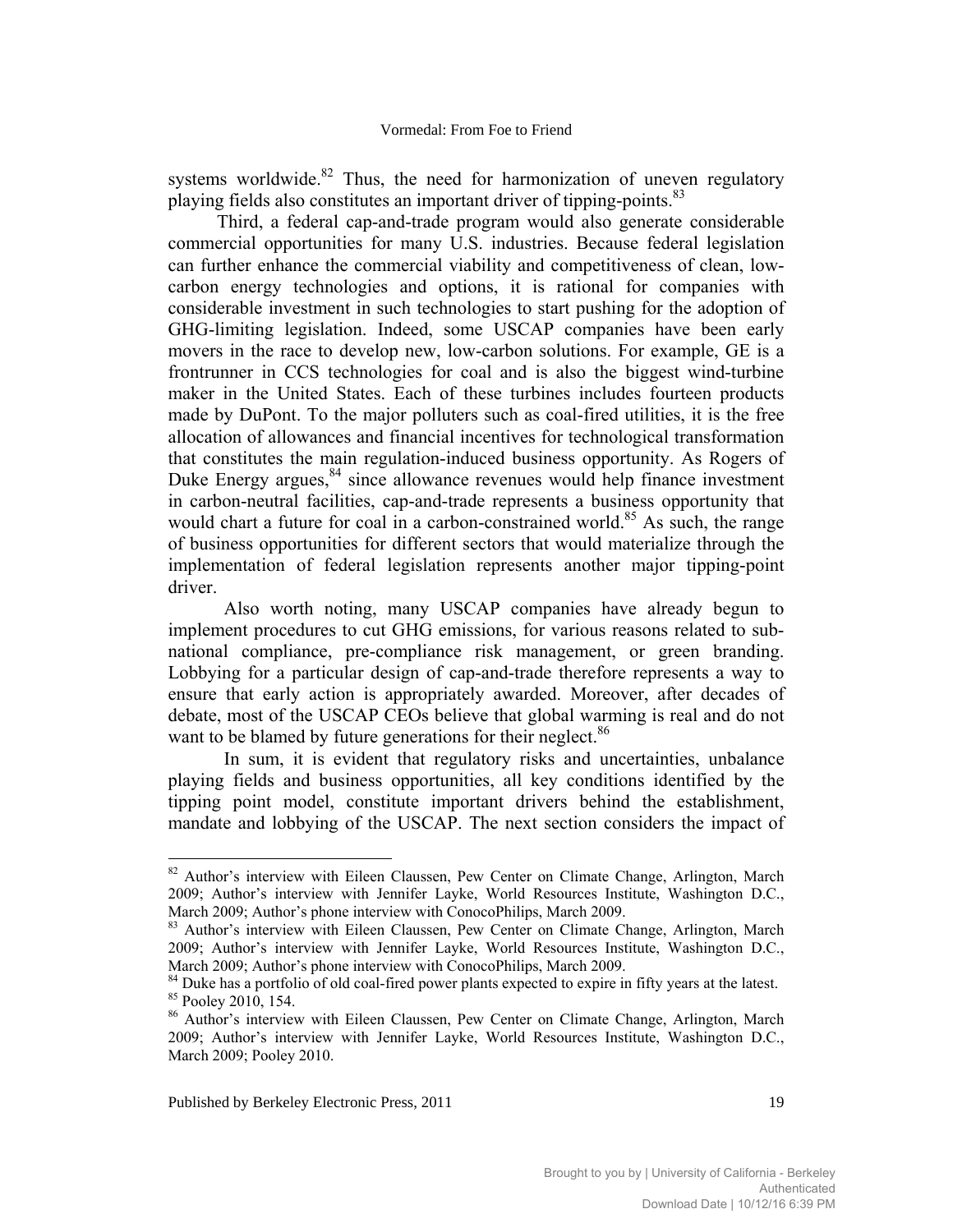this tipping point in business strategies on U.S. climate politics by examining how USCAP lobbying influenced the negotiations of federal climate legislation after the release of the Blueprint in 2009.

## *A New Climate for Progress?*

In January 2009, Representative Henry Waxman, a Democrat from California, took over the powerful House Energy and Commerce Committee, while Representative Ed Markey, a Democrat from Massachusetts, took the reigns as Chair of the Environment and Economy subcommittee.<sup>87</sup> Since the Supreme Court ruling on *EPA vs. Massachusetts*, Waxman had warned about the costs of command-and-control regulation and argued that Congress needed to get serious about writing a more cost-efficient legislative alternative. He had also observed that U.S. businesses appeared to be caught in a worrying investment dilemma. Companies are "reluctant to invest in old polluting technologies," he argued after taking over the committee, "because they know that tougher regulations are inevitable. But they can't invest in new, cleaner technologies until they know what Congress is going to require."<sup>88</sup> Furthermore, the fact that leading U.S. businesses and environmental organizations had joined forces in support of legislation had caught his attention. On January 15, his first hearing in the Energy and Commerce Committee, Waxman invited the USCAP CEOs to unveil the Blueprint. With the cooperation of USCAP, Waxman could write a centrist and interest-group supported climate bill.

Waxman, Markey and USCAP leaders found common ground on principles for legislative design. In early March, Rogers (Duke) and Krupp (EDF) traveled to the Capitol to comment on the draft bill that was under preparation. While the White House had called on Congress to enact cap-and-trade with "a 100 percent auction to ensure that the biggest polluters do not enjoy windfall profits" in the February budget, Waxman supported the USCAP view on allocation. In his opinion, they were correct in their view that in order to cushion electricity customers in coal-dependent states, allowances should be allocated to local distribution companies for free during a transition period. Moreover, free allowance distribution was likely to please Midwestern senators concerned about regional equity.89 Soon, the President announced that the White House had abandoned the plan for full auctioning.<sup>90</sup>

<sup>&</sup>lt;sup>87</sup> Before this chairmanship, Markey had served as the leader of Pelosi's committee on global warming.

<sup>&</sup>lt;sup>88</sup> Statement by Senator Waxman at a committee hearing on 15 January 2009 quoted in Pooley 2010, 332.

<sup>89</sup> Pooley 2010, 336-340.

 $90$  At a March 24 press conference Obama signaled that his auction plan was dead.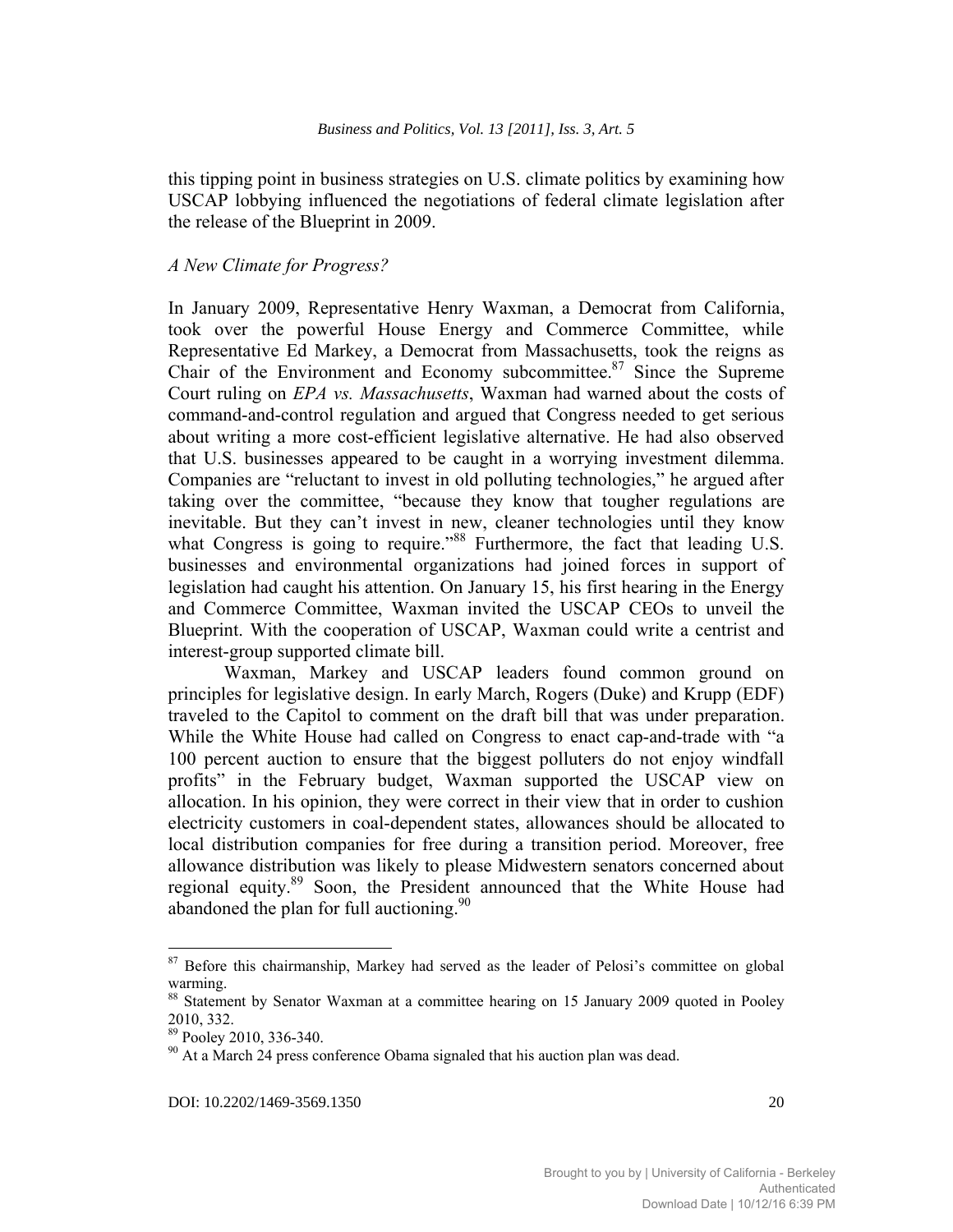On March 31, Waxman released the first draft of his new climate bill. Like Lieberman-Warner, it sketched out a federal cap-and-trade system, but it also included a number of complementary measures for technology transformation, including generous subsidies and incentives for CCS and a provision for grandfathering allowances to existing coal-fired plants. The bill left open the issue of allowance distribution and the overall stringency of the cap. After several rounds of discussion in the committee, senators agreed to mandate free transitional allowances for utilities in return for their acceptance of a 17 percent emissions reduction target.<sup>91</sup> The power sector was allocated 35 percent of all allowances covering 90 percent of their total emissions. The oil refineries, which were standing on the sidelines, were granted only 2 percent of the allowances.

Meanwhile, the new EPA administrator Lisa Jackson announced that the agency had deemed climate change a danger to public health and welfare, and she thus began to prepare rules for GHG emissions reductions, first dealing with vehicles and then with stationary sources such as power plants and manufacturing facilities. For the business lobby and cost-wary senators, it was a reminder of the seriousness of the command-and-control regulatory threat. This reinforced their motivation to push a cap-and-trade bill through the House. Yet, outside the committee negotiations, opposition to the bill was growing. Critics argued that the financial crisis had weakened the case for a market-based approach to GHG regulation, and warned that legislators had failed to address weaknesses in emissions trading that could lead to the emergence of "subprime carbon" and the creation of a "carbon market bubble."92 Many on the environmental left had therefore grown more than skeptical towards Waxman-Markey due to its abundant provision of free allowances to the big polluters. On the other hand, conservative Republicans started attacking the bill from the right, labeling it "capand-tax" and "freedom-limiting legislation."

Nevertheless, in the House, negotiations continued to move forward. In May, Waxman announced that the committee had successfully reached a compromise and publicly thanked the USCAP members for their help and leadership.<sup>93</sup> On May 21, the Waxman-Markey bill passed the Energy and

 $91$  The bargain was made between Representatives Waxman, Markey and the previous chair Rich Boucher (Virginia) and the power sector represented by the USCAP and the Edison Electric Institute (EEI).

 $92$  Chan 2009. The Director of the Green Investment Program and Friends of the Earth, Michelle Chan, also testified before the U.S. House Ways and Means Committee in March 2009, arguing that without adequate market oversight, financial intermediaries would enter the market and allow speculators to push up prices and create a carbon bubble.

To a crowd of legislators, lobbyists, policy specialists and environmental leaders at the Capitol, Waxman stated that "we used that proposal as a model for our legislation. I believe that the only hope we have to get legislation passed is to show a consensus of American business and environmentalists." (Waxman, quoted in Pooley 2010, 375).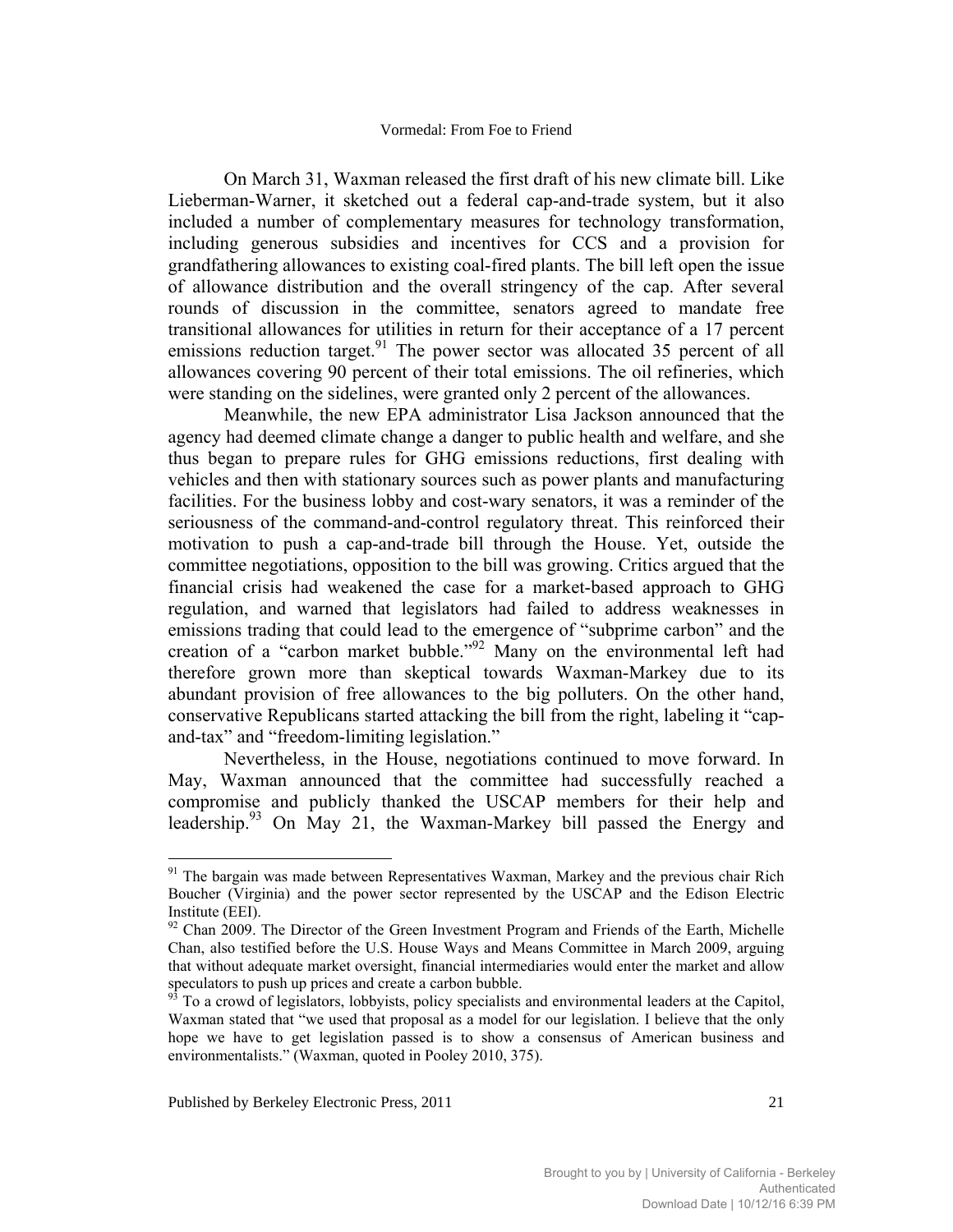Commerce committee by a vote of 33 to 25, and on June 26 it passed in the House of Representatives by a 219-212 vote. It was a tight margin that had required a lot of political bargaining as well as the engagement of President Obama, who had personally asked uncommitted members from both parties for their votes. It was a historic moment, nonetheless, because for the very first time, legislators, corporate lobbyists, environmentalists and labor unions had worked together to arrive at a grand bargain that would impose mandatory reductions of GHG emissions in the United States.

For legislation to become law, however, a bill must be passed by both chambers of Congress, the House and the Senate, and then signed by the President. Because of Senate rules which give the minority power to stall votes, controversial bills often require 60 votes just to be heard on the floor. With no shortage of Republicans and even a few Democrats intent on filibustering, any climate bill would require a 60-vote supermajority in the Senate. After one failed attempt by Boxer and Kerry to forge a more left-oriented edition of Waxman-Markey through the Senate, Kerry teamed up with Lieberman and Republican Lindsay Graham (South Carolina) to write a revised, centrist version.

Initially, the Kerry-Lieberman-Graham (KGL) initiative met some renewed resistance from industry groups, primarily due to emerging conflicts of interests over allowance allocations. Amongst coal-based utilities, some members of the American Coalition for Clean Coal Electricity (ACCCE)—from which the USCAP utilities had resigned—now said they did not want to support a climate bill in 2010. Opposition had also grown from the oil refineries, who were dissatisfied with the low proportion of allowances they had been attributed relative to utilities. The American Petroleum Institute (API) began disseminating reports, which argued that the costs of KGL would harm the U.S. economy.<sup>94</sup> Furthermore, the API encouraged all its members to send their employees to partake in a so-called "Energy Citizen" rally against GHG legislation. In February 2010, BP and ConocoPhillips pulled out of the USCAP because they thought the coalition favored coal at their expense.<sup>95</sup>

However, when negotiations for KGL got serious in the autumn of 2009, the business opposition was successfully appeased. From October 2009 to April 2010, Kerry and Lieberman met regularly with business lobbies such as the USCAP, the U.S. Chamber of Commerce, the API, the EEI, the National Association of Manufacturers and others to reach consensus and make sure everyone was satisfied with the bill's provisions. During this process, the senators

<sup>&</sup>lt;sup>94</sup> For example, a study cooked up by the Heritage Foundation, a think tank partly funded by ExxonMobil, argued that the cost of gasoline would increase by \$4 a gallon and lead to huge job losses.

<sup>&</sup>lt;sup>95</sup> The Hill, "USCAP Departures Fray Industry Green Climate Unity," 6 February 2010; The Washington Post, "ConocoPhillips, BP and Caterpillar Quit USCAP," 2 February 2010.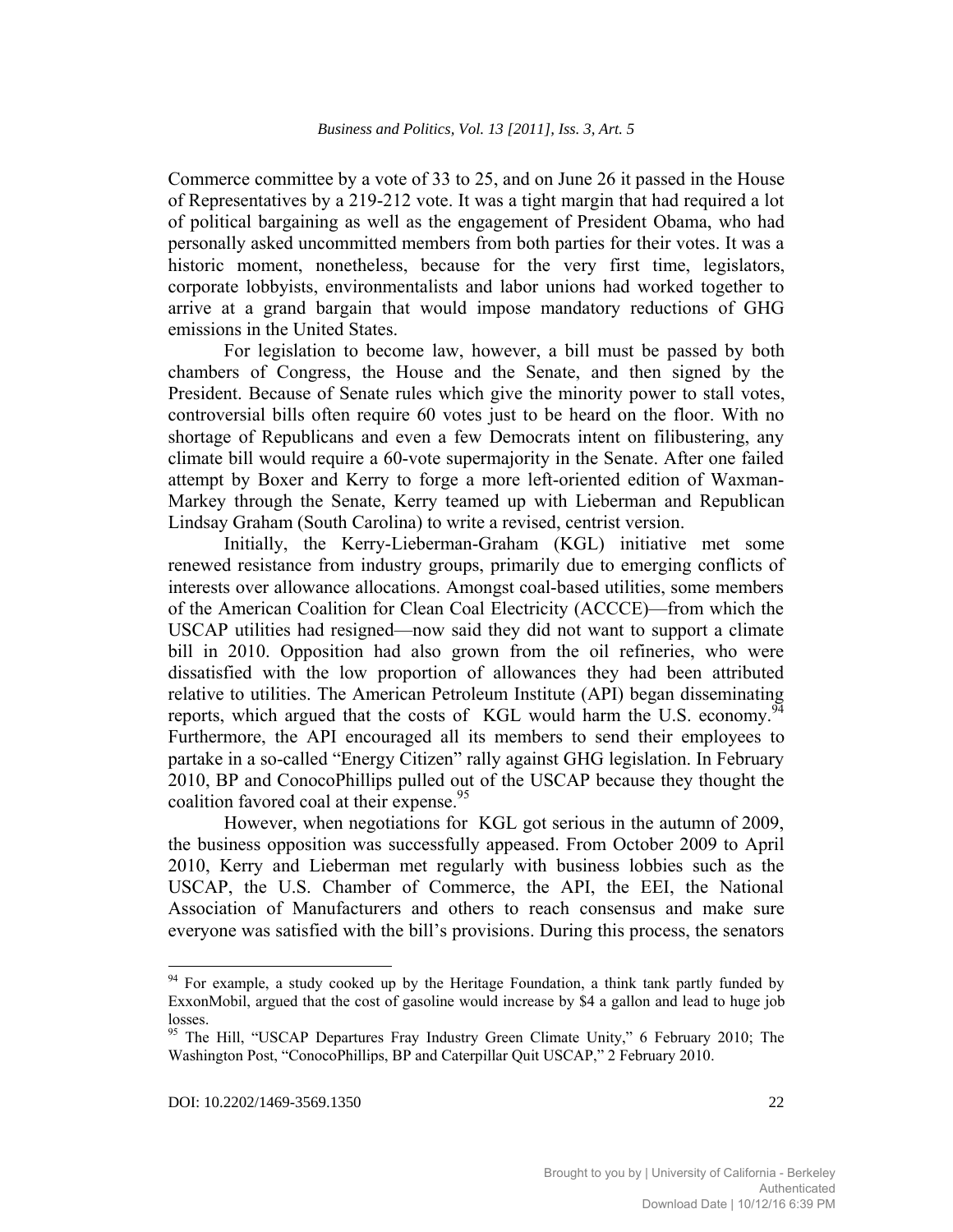reached a non-aggression pact with the API and the Chamber, whereby industry promised to refrain from publicly attacking their proposal in exchange for a number of concessions designed to keep compliance costs low.<sup>96</sup> The first draft established a cap-and-trade system for the electric power sector only, a carbon "fee" linked to the price of allowances for oil companies and a cap for steelmakers and other energy-intensive industries that would be phased in slowly. USCAP and other business lobbies immediately threw their weight behind it. Some groups, such as the EEI, even issued public statements in support of the bill $^{97}$ 

Industry efforts to pass KGL were significant. In April, Rio Tinto sent a letter to Senate Majority Leader Harry Reid (D-NV)—since the majority leader is responsible for setting the Senate agenda—which pleaded for climate legislation in 2010. In the letter, CEO Preston Chiaro argued that neglect "will not only delay the action necessary to address the climate imperative, but will increase, rather than reduce, the uncertainties for businesses like Rio Tinto as we face a more rigid and expensive regulatory process under the Clean Air Act."98 In May, 60 leading U.S. corporations also sent a letter to President Obama, Senator Reid and the Republican Minority Leader Senator Mitch McConnell,<sup>99</sup> which strongly urged them to "move forward this year on comprehensive energy and climate legislation." The letter emphasized the opportunities related to climate action and argued that "we face a critical moment that will determine whether we will be able to unleash homegrown American innovation or remain stuck in the status quo... Americans need and deserve a comprehensive energy and climate policy and we urge you to take action without delay."<sup>100</sup>

Thus, KGL had the support of a coalition of major environmental groups and leading U.S. industries, including a large share of the nation's biggest polluters. No previous attempts to pass climate legislation had ever come this  $\text{far.}^{101}$  Yet, in the summer of 2010, senators pulled the plug on the KGL bill. On July 8, Graham announced that he would no longer support the bill he had helped to author, and with the loss of this pivotal bipartisan bridge, climate change

<sup>&</sup>lt;sup>96</sup> Politico, "Talks Might Not Save Climate Bill," 22 July 2010; The New Yorker, "As the World Burns," 11 October 2010.

 $97$  Pooley 2010; The New Yorker, "As the World Burns," 11 October 2010.

<sup>98</sup> Letter from CEO Preston Chiaro of Rio Tinto to Senate Majority Leader Harry Reid. 28 April 2010.

 $99$  Together these companies represent over 1 million employees and revenues over \$1.2 trillion. The list includes AEP, Alcoa, Alstom, Areva, Chrysler, DTE Energy, Duke, EEI, Ford, GE, GM, Honeywell, NRG Energy, PG&E, Shell, Siemens, Dow and others.

<sup>&</sup>lt;sup>100</sup> Letter to the President, Senator Reid and Mitch McConnell from sixty corporations, 27 May 2010. See TreeHugger, 28 May 2010. "Big Corporations Lobby President, Congress for Climate Legislation."

<sup>&</sup>lt;sup>101</sup> The New Yorker, "As the World Burns," 11 October 2010.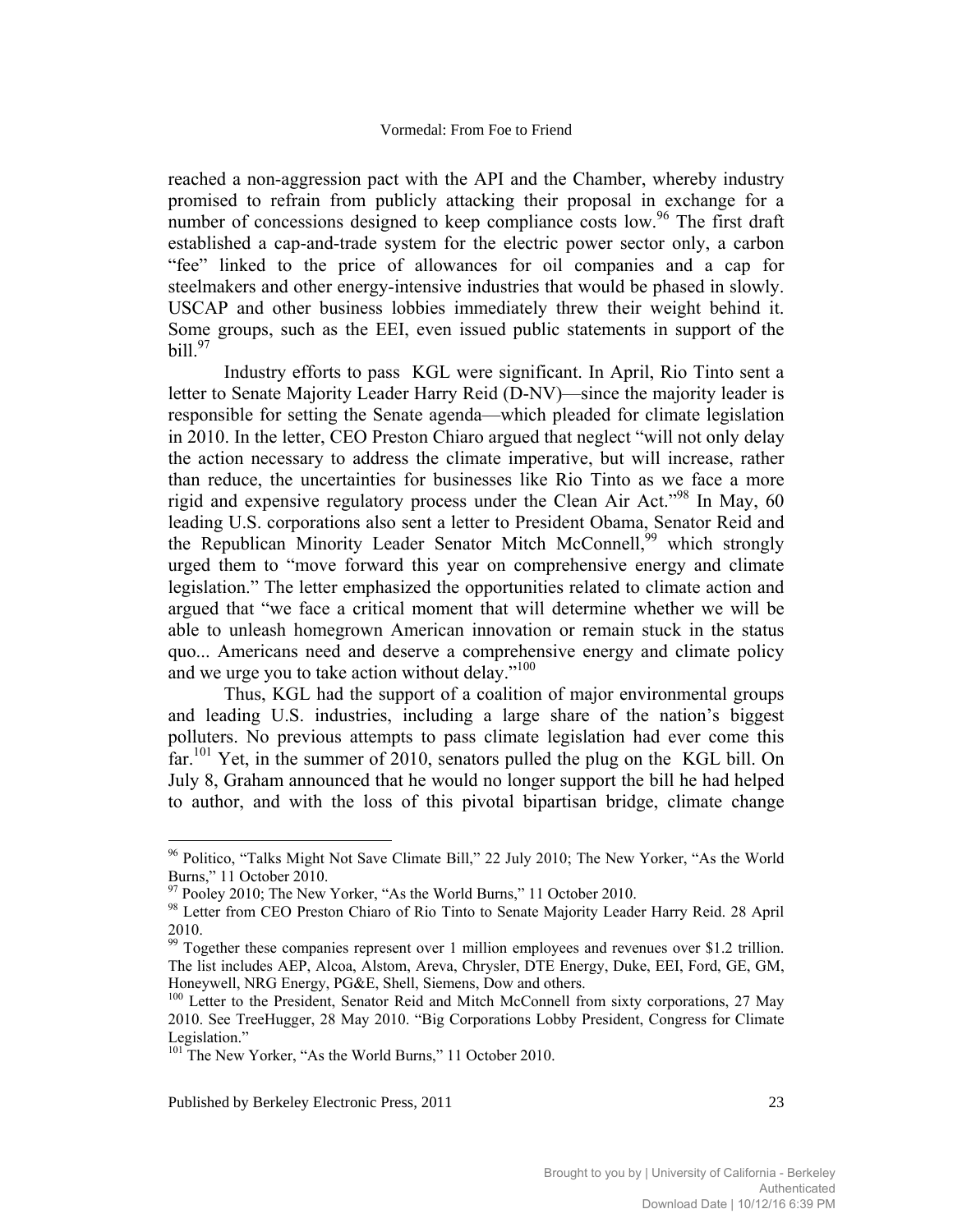legislation was pretty much dead.102 By the end of the month it was clear that there simply were not enough votes. What led the process to collapse?

KGL's cooperation with industry and their attempt to forge a grand bargain by handing out concessions to big polluters did not sit well with the environmental left. After its release, over 200 grass-root groups and some prominent green organizations including Greenpeace and Friends of the Earth immediately came out in opposition to the bill. $103$  These groups strongly contested the design of KGL, which they considered to be a major corporate bailout, for providing abundant windfall profits to the oil, coal, nuclear and agribusiness industries.104 Until senators could agree on a stronger bill that did not shower billions of dollars on polluters, many on the environmental left preferred the implementation of EPA regulations over the democratic legislative approach.<sup>105</sup>

More importantly, despite its market-based and business friendly approach, KGL failed to harvest enough support from Republicans and Blue-Dog Democrats.<sup>106</sup> Democrats had hoped that with the support of their industry backers they would be able to collect enough Republican votes.<sup>107</sup> But this proved much more difficult than expected. While Senator Graham was showered with new financial support from pro-regulation utilities in return for his work on the climate bill, $108$  he was the only Republican willing to work with Democrats on this particular legislation. There were other Republican climate advocates including Florida Senator LeMieux and Maine Senators Olympia Snowe and Susan Collins, but they never came out in support of KGL. Furthermore, John McCain, a long-standing climate advocate and co-writer of the Lieberman-McCain cap-and-trade bill of 2009, also ended up withdrawing his support for climate legislation during a hostile election challenge in the Arizona primary. He was attacked as a moderate and was forced to defend his position on global

<sup>&</sup>lt;sup>102</sup> Politico, "Energy Bill Stuck In Neutral," 9 July 2010; The Economist, "Lindsay Graham Kills His Bill," 9 June 2010.

<sup>&</sup>lt;sup>103</sup> Grist, "Big Green and little green clash over the American Power Act," 18 May 2010.<br><sup>104</sup> The Deily Green, "The Kerry Lieberman, Climate and Energy Bill.", 12 Me

<sup>&</sup>lt;sup>104</sup> The Daily Green, "The Kerry-Lieberman Climate and Energy Bill," 12 May 2010; Environment News Service, "Kerry-Lieberman Climate Bill Generates Praise and Outrage," 12 May 2010.

<sup>&</sup>lt;sup>105</sup> Grist, "Big Green and little green clash over the American Power Act," 18 May 2010; Friends of the Earth, "The American Power Act," May 12, 2010. Also, see Kerry-Lieberman Bill which

gave billions to nuclear power companies.<br><sup>106</sup> Politico, "Climate Bill Gets GOP Cold Shoulder," 28 June 2010.<br><sup>107</sup> The Navy Vorker, "As the World Burns," 11 Osteber 2010.

 $107$  The New Yorker, "As the World Burns," 11 October 2010.

<sup>&</sup>lt;sup>108</sup> The New Yorker, "As the World Burns," 11 October 2010. Grahams PAC contribution from utilities grew from nothing in 2009 to \$49,000 in 2010, and Fred Krupp from the EDF and USCAP furthermore introduced Graham to businesses new donors who were willing to contribute to his campaign in exchange for promoting climate legislation.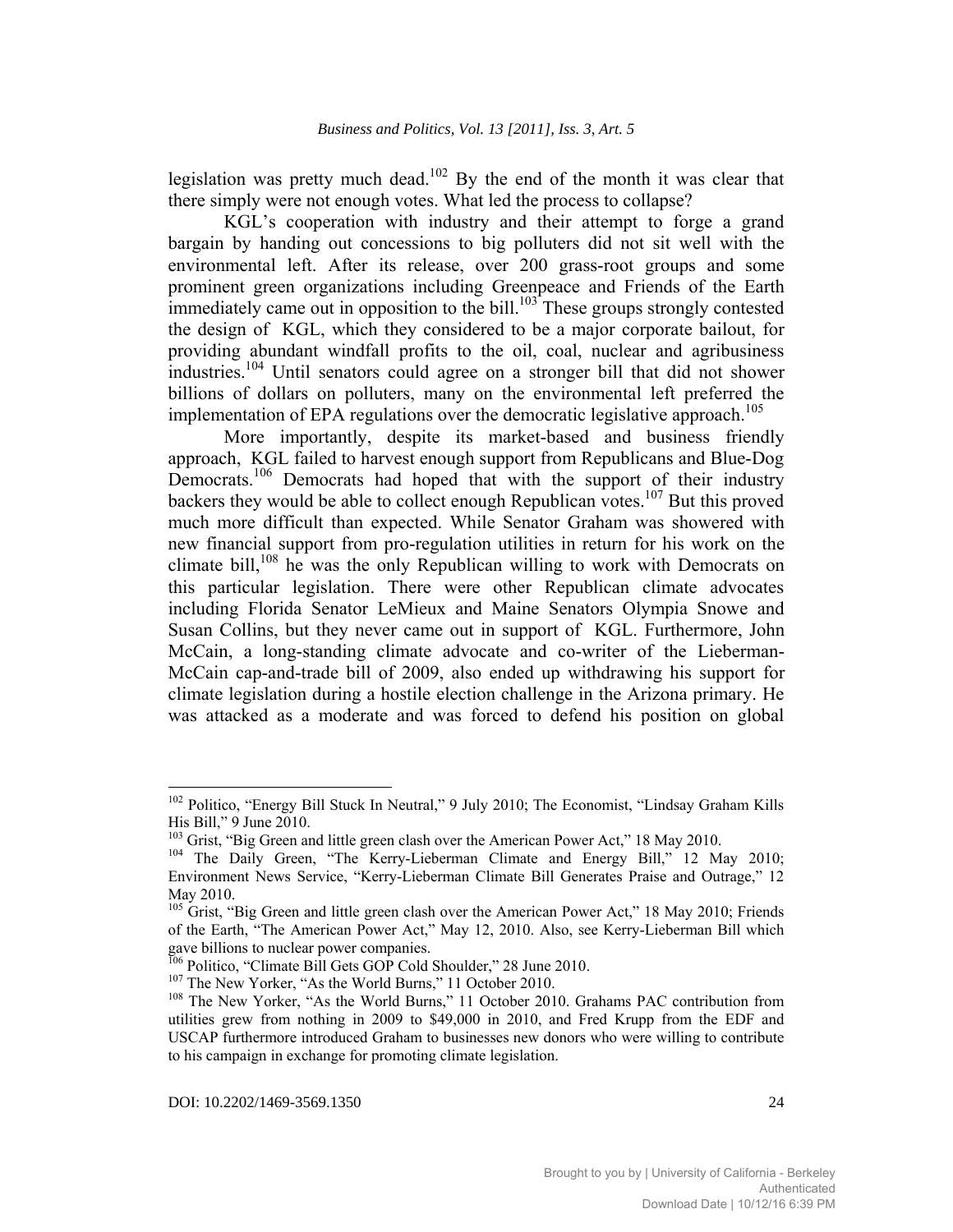warming to conservative voters, who were increasingly skeptical that cap-andtrade was just another energy tax.<sup>109</sup>

Already during the run-up vote on Waxman-Markey in 2009, Republican campaigns and their coverage by media-outlets targeted climate legislation. This may have undermined support for Democrats leading up to the midterm elections. Cap-and-trade was re-branded as cap-and-tax, a strategic attempt to frame the legislation as a hidden national energy tax and paint Democrats as out-of-control regulators.110 The tax phraseology was also an important contributor to Graham's withdrawal and thus, the death of the bill. Initially, the KGL included a linked fee for oil refineries, but this was re-negotiated due to the possibility that it would be conceived of as a tax and because the refineries agreed to shelve the fee and accept a system for fixed-price permits. But the White House, afraid of being accused for supporting a tax-hike, went on to sabotage the bill and the commitment of its bipartisan bridge, Graham. Based on a leak from within the Administration, on April 15 Fox News reported that "White House Opposes Higher Gas Taxes Floated by S.C.GOP Sen. Graham in Emerging Senate Energy Bill," in effect labeling the now non-existent linked-fee as a 'gas tax' and blaming Graham for it. Since the Administration leaker deliberately went to Fox in South Carolina, it may seem as if the leak was intended to spur criticism of Graham amongst Republicans and Tea Party supporters in his own constituency. Democrats made their implicit decision to kill the bill even more apparent when Majority Leader Reid announced in the end of April that he wanted to pass immigration reform before a climate bill. It was the last straw for Graham, who had gone out on a limb to cooperate with Democrats and felt he had been stabbed in the back. He would ultimately abandon the KGL initiative.<sup>111</sup>

With the exception of the days spent whipping the vote for Waxman-Markey in June 2009, President Obama never engaged actively with Congress or the Senate to draft legislation and/or push for a cap. On the contrary, the gas-tax leak and the sabotage of Graham indicated that the White House sought to kill the KGL bill due to the risk that it would spur a political back-lash against Democrats. As long as the polling numbers and/or the 60 senate votes were not clearly there, Obama's advisors Rahm Emanuel and David Axelrod believed it was better for the president to pursue a hands-off approach. Emanuel was most concerned with acquiring and maintaining presidential power and was not willing to squander the president's political capital on a potentially lost cause.<sup>112</sup> "We want to do this climate bill," Emanuel argued to a group of CEOs in a USCAP-White House meeting. "But we need to put points on the board. We only want to

<sup>&</sup>lt;sup>109</sup> The New Yorker, "As the World Burns," 11 October 2010.<br><sup>110</sup> Pooley 2010.<br><sup>111</sup> The New Yorker, "As the World Burns," 11 October 2010.<br><sup>112</sup> Pooley 2010; The New Yorker, "As the World Burns," 11 October 2010.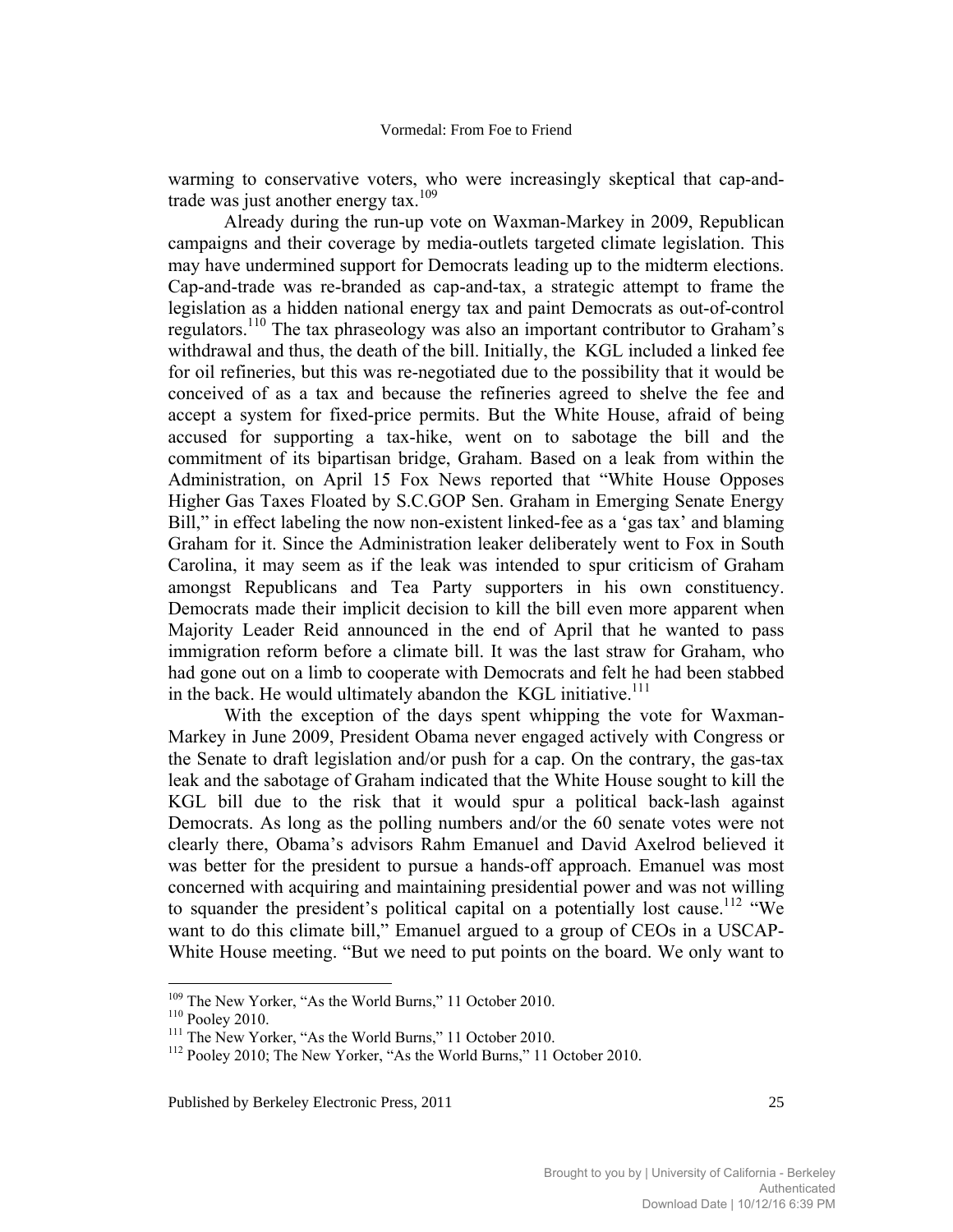do things that are going to be successful. If the climate bill bogs down, we move on. We've got health care."113 Thus, despite President Obama's campaign promises to prioritize energy and climate change, it seemed to have slipped further and further down the agenda. He stood silent while opponents hijacked the public debate and did little to prevent the negative effects of the cap-and-tax phraseology. Indeed, it could be argued that his administration hastened that trend. Carol Browner, the Obama-appointed director of the White House Office of Energy and Climate Change Policy, had only three aides working directly for her. While the office attended the meetings of KGL staffers, they never expressed a policy preference or attempted to take the lead in the process. And despite continuous pressure from industry, environmental groups and leading U.S. senators to provide hands-on leadership, the Obama Administration did nothing to help collect the 60 votes needed for KGL.<sup>114</sup>

Clearly, this time around it was not industry that hobbled efforts to forge a centrist "grand bargain" for federal climate legislation, but the lack of presidential leadership and commitment, Republican framing and the tough political environment surrounding the midterm elections. According to Senator Kerry, it was the cooperation with industry that helped them come as far, and it is industry cooperation that will help pass climate legislation in the future: "The bottom line is that for more than a decade, climate change legislation was dead in the cradle because senators pointed to opposition from their home-state industries and businesses, and millions upon millions of dollars in negative advertising ground every debate to a halt."<sup>115</sup> The review of the negotiations behind Waxman-Markey and KGL illustrate that after the emergence of a tipping point in business strategies, this dynamic changed dramatically. Indeed, the USCAP and its allies helped pass climate legislation in the House and played a key role in the attempt to forge KGL through the Senate.

## **Conclusion**

This article has presented a model for analyzing change in business strategies related to climate change regulation. It is demonstrated that under certain conditions that may emerge as a particular issue area of environmental governance matures, including the emergence of regulatory threats and uncertainties, uneven playing fields and new market opportunities, the strategies of many prominent and leading industries are likely to shift from opposition to regulatory support and entrepreneurship. The model identifies the culmination of

<sup>&</sup>lt;sup>113</sup> The Climate Desk, "Obama's Climate Complacency: Blame Rahm?," 10 June 2010.<br><sup>114</sup> Bolling Stane Magazine, "Climate Bill, B.J.B." 21 July 2010: The New Yorker, "Ag

<sup>&</sup>lt;sup>114</sup> Rolling Stone Magazine, "Climate Bill, R.I.P.," 21 July 2010; The New Yorker, "As the World Burns," 11 October 2010.

<sup>&</sup>lt;sup>115</sup> Quote by Senator John Kerry in Politico, "Talks might not save climate bill," 22 July 2010.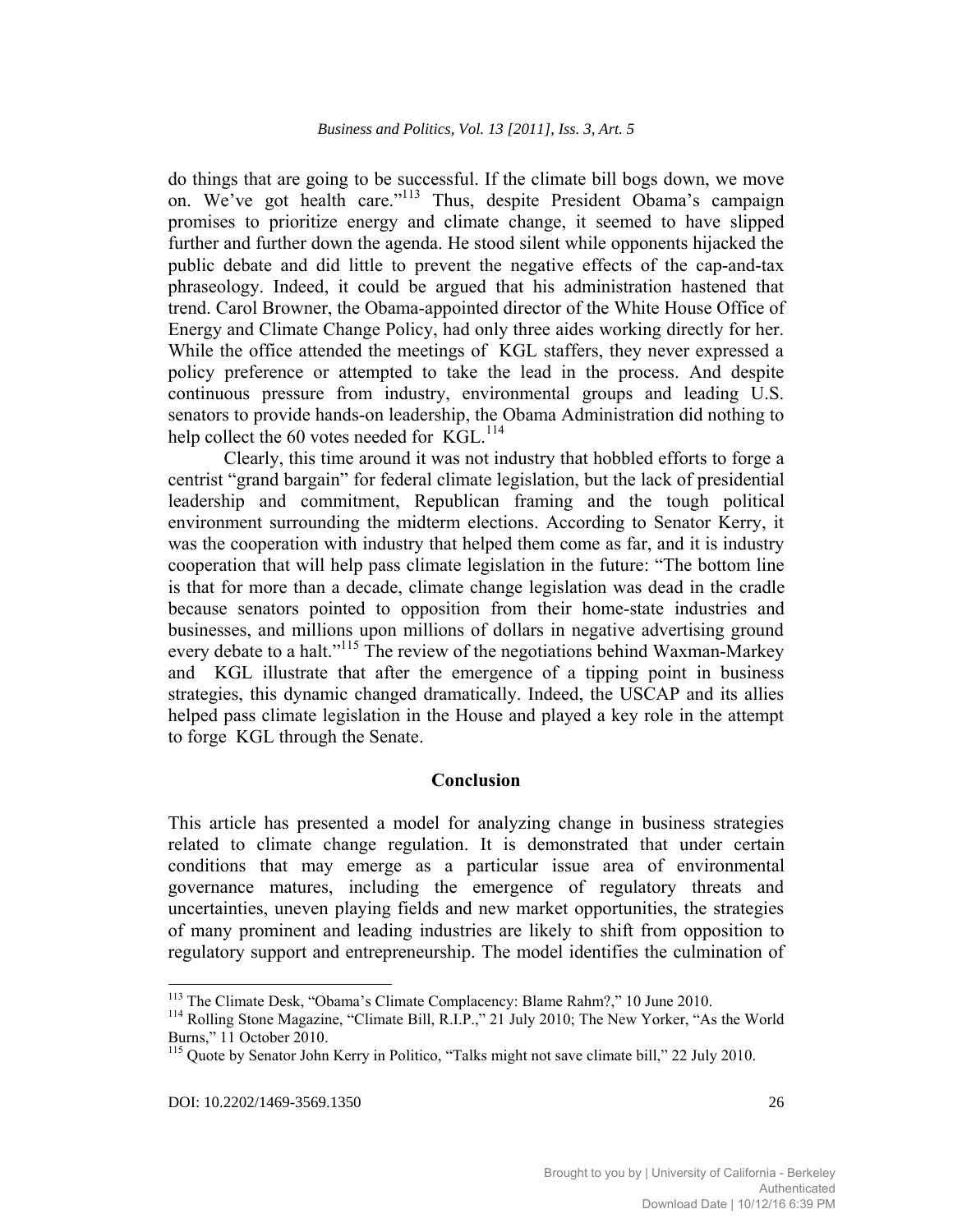this gradual process of change as a "tipping point," at which a significant share of leading corporations and business lobbies begin to support and push for regulatory change. It is also argued that a tipping point in business strategies is likely to generate new political momentum and enabling conditions for political bargaining, which may spur significant progress in the regulatory negotiation process.

 The article has used the tipping-point model to analyze the evolution of climate change politics in the United States. The case study finds that the model provides a plausible account of, first, the lack of federal climate action in the 1990s and early 2000s, and second, the new momentum to impose federal GHG legislation between 2008 and 2010. While business lobbying provided a major obstacle to regulatory change for over 15 years, this dynamic clearly changed after the emergence of a tipping point in business strategies. The tipping point is identified here as the establishment of the pro-change lobbying coalition USCAP and their efforts to push for the adoption of a federal cap-and-trade program. The case also demonstrated how the tipping point generated new political momentum and progress in efforts to negotiate federal climate legislation. USCAP and their allies played a key, enabling role first in the negotiations behind the Waxman-Markey climate bill, which passed the House in 2009, and second in the bargaining process behind the KGL bill and the attempt to forge it through the Senate in 2010. It is argued that the KGL negotiations collapsed not due to, but in spite of, continuous industry support and lobbying. Rather, it was the lack of presidential leadership and commitment, Republican framing and the tough bipartisan political environment leading up to the midterm elections that caused the process to collapse.

## **References**

- Agder, Neil W., Katrina Brown, Declan Conway, and Mike Hulme. 2003. "Adaptation to Climate Change in the Developing World." Progress in Development Studies, 3: 179.
- Cerny, Philip G. 2010. *Rethinking World Politics. A Theory of Transnational Neo-Pluralism.* New York: Oxford University Press.
- Chan, Michelle. 2009. "Subprime carbon? Re-Thinking the Worlds New Largest Derivatives Market. " Friends of the Earth, March.
- DeSombre, Elizabeth R. 1995. "Baptists and Bootleggers for the Environment: The Origins of United States Unilateral Sanctions." *Journal of Environment and Development* 4: 1.
- Dunn, Seth. 2002. "Down to Business on Climate Change." *Greener Management International.* Autumn.

Published by Berkeley Electronic Press, 2011

27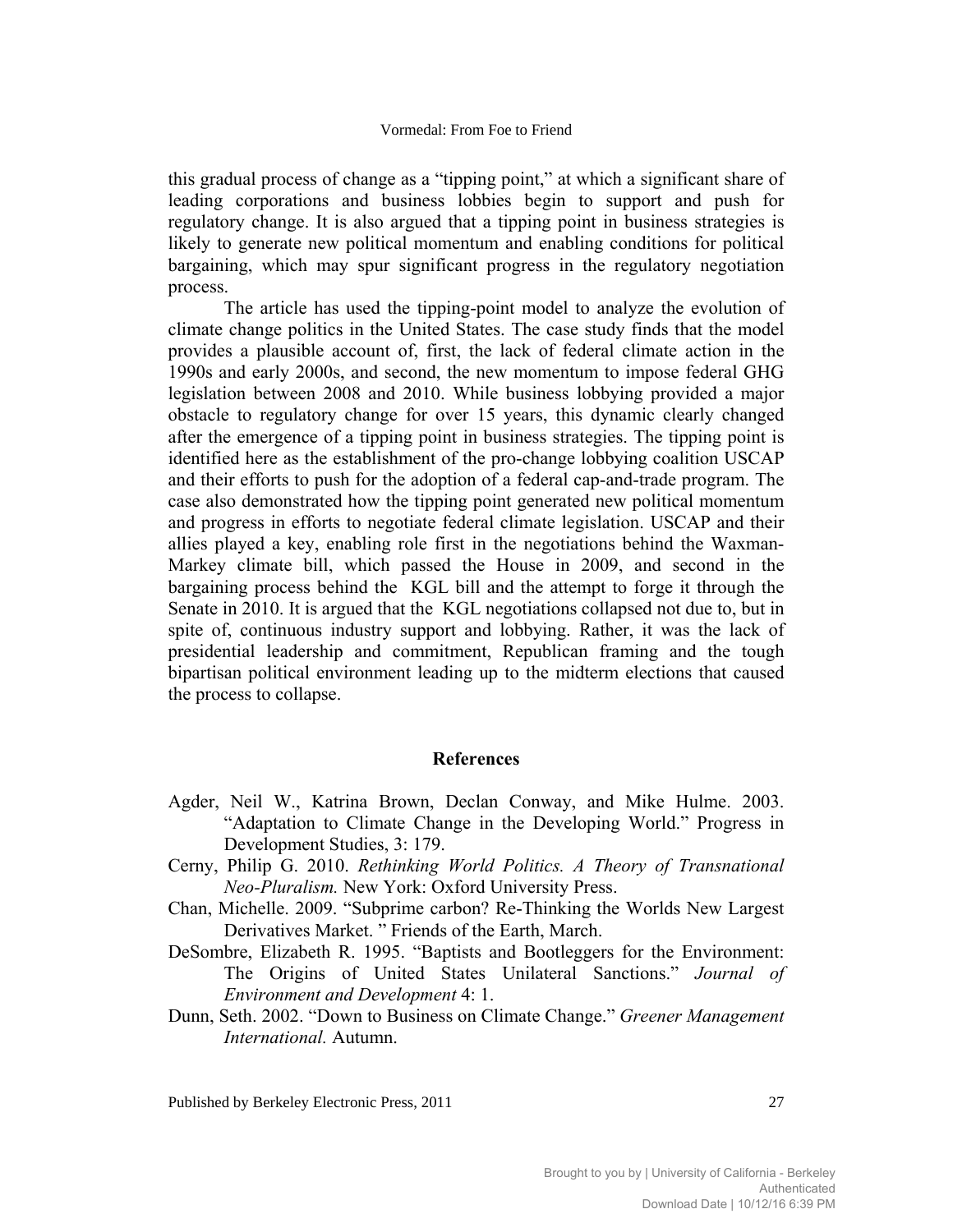- Falkner, Robert. 2008. *Business Power and Conflict in International Environmental Politics.* Hampshire: Palgrave Macmillan.
- Fisher, Dana R. 2006. "Bringing the Material Back In: Understanding the U.S. Position on Climate Change." *Sociological Forum* 21, 3: 467-94.
- Gladwell, Malcom. 2000. *The Tipping Point: How Little Things Can Make a Big Difference.* New York: Little, Brown and Company.
- Gunningham, Neil, Robert Kagan, and Dorothy Thornton. 2003. *Shades of Green: Business Regulation and the Environment.* Stanford, California: Stanford Law and Politics.
- Grodzins, M. 1957. *Metropolitan Segregation*. Chicago, IL: University of Chicago Press.
- Human Development Report (HDR). 2007. Fighting Climate Change: Human Solidarity in a Divided World*.* UNDP. Houndsmills: Palgrave Macmillan.
- Henriques, Irene and Perry Sadorsky. 1995. "The Determinants of an Environmentally Responsive Firm: An Empirical Approach." *Journal of Environmental Economics and Management* 30, 381-395.
- Hoffman, Andrew and John Woody. 2008. *Climate Change: What's Your Business Strategy?* Cambridge, Mass.: Harvard Business School Publishing Corporation.
- Intergovernmental Panel on Climate Change. 2004. "16 Years of Scientific Assessment in Support of the Climate Convention."
- Intergovernmental Panel on Climate Change. 2007a. *Climate Change 2007: Synthesis Report. Summary for Policymakers.* Cambridge: Cambridge University Press.
- Intergovernmental Panel on Climate Change. 2007b. *Climate Change 2007: The Physical Science Basis.* Contribution of the Working Group I to the Fourth Assessment Report. Cambridge: Cambridge University Press.
- Intergovernmental Panel on Climate Change. 2007c. *Summary for Policymakers Climate Change 2007: Impacts, Adaptation and Vulnerability*. Contribution of Working Group II to the Fourth Assessment Report. Cambridge: Cambridge University Press.
- Johnson, Gerry, Kevan Scholes, and Richard Whittington. 2005. *Exploring*  Corporate Strategy. 7<sup>th</sup> edition. Essex: Pearson Education Limited.
- Legget, Jeremy. 2001. *The Carbon War: Global Warming and the End of the Oil Era*. New York: Routledge.
- Levy, David and Daniel Egan. 1998. "Capital Contests: National and Transnational Channels of Corporate Influence in the Climate Negotiations." *Politics and Society* 26 (3).